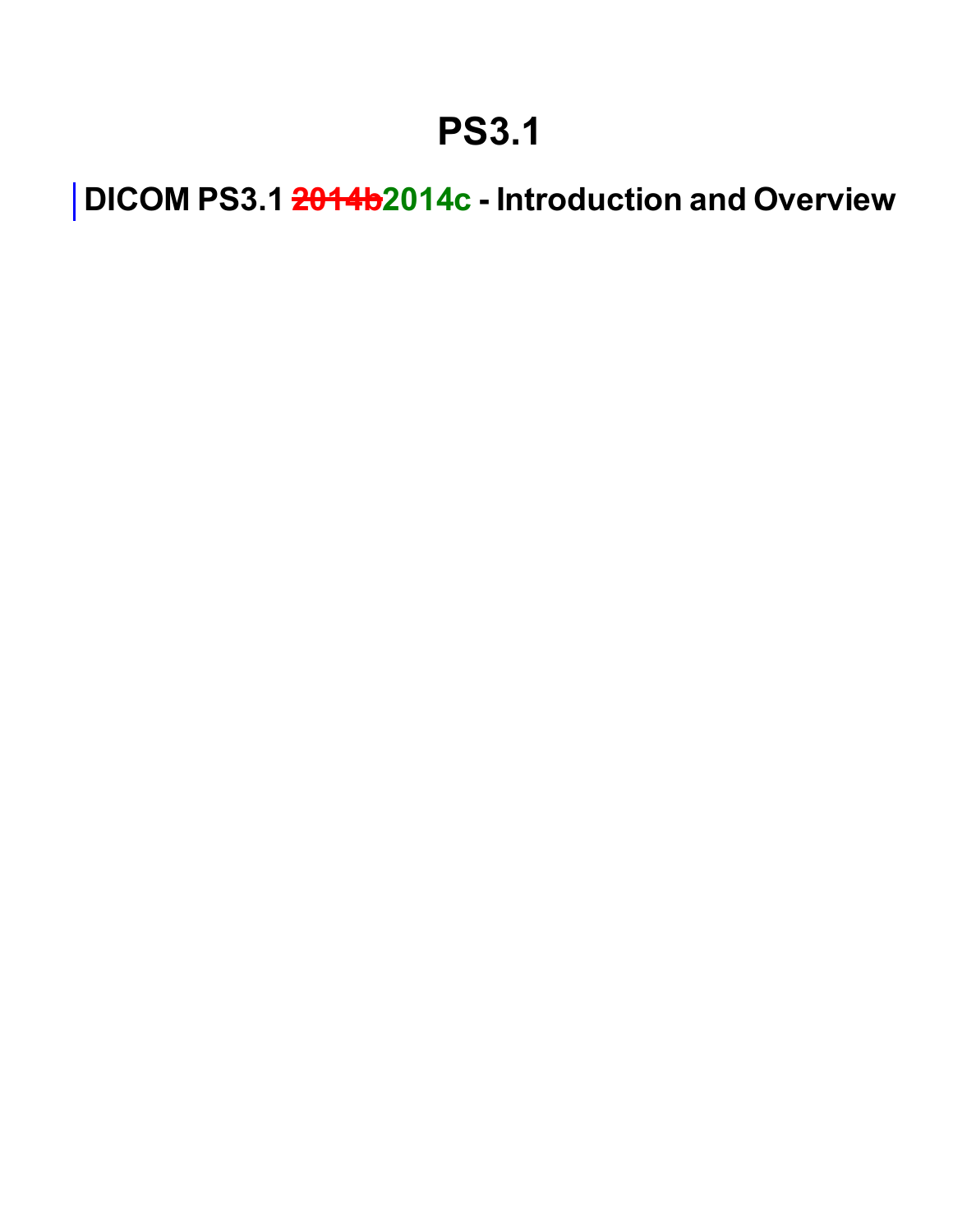### **PS3.1: DICOM PS3.1 2014b2014c - Introduction and Overview**

Copyright © 2014 NEMA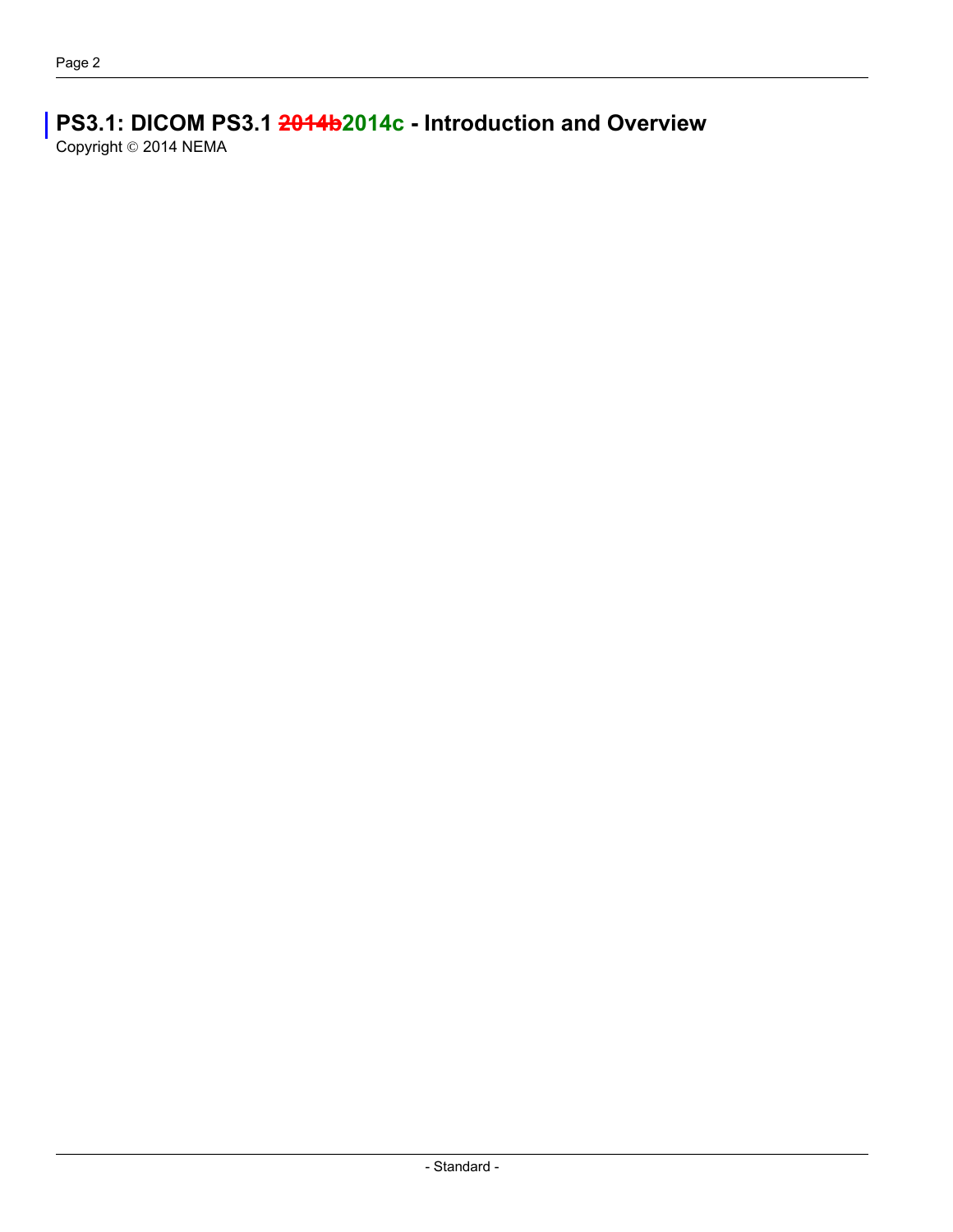### **Table of Contents**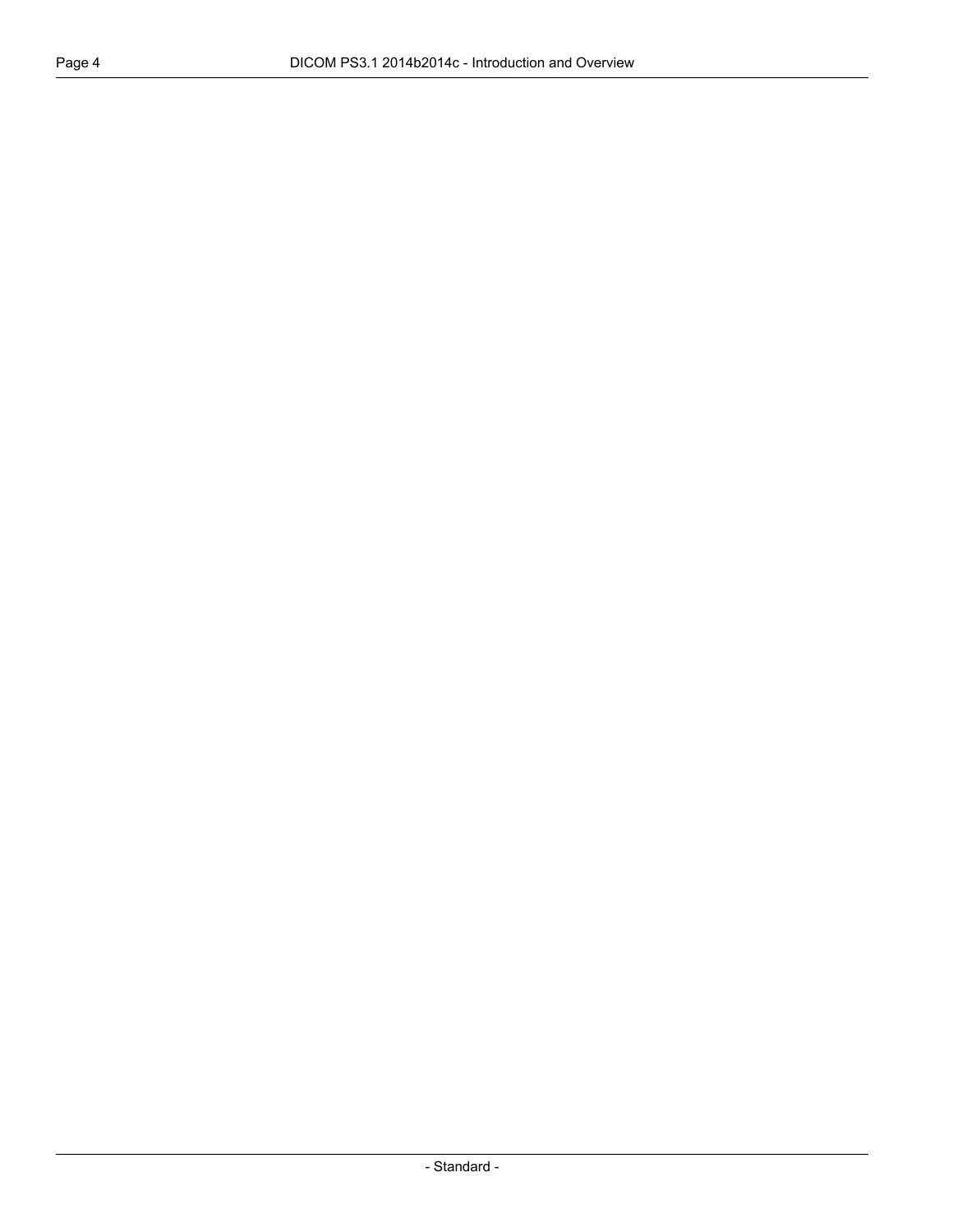### **List of Figures**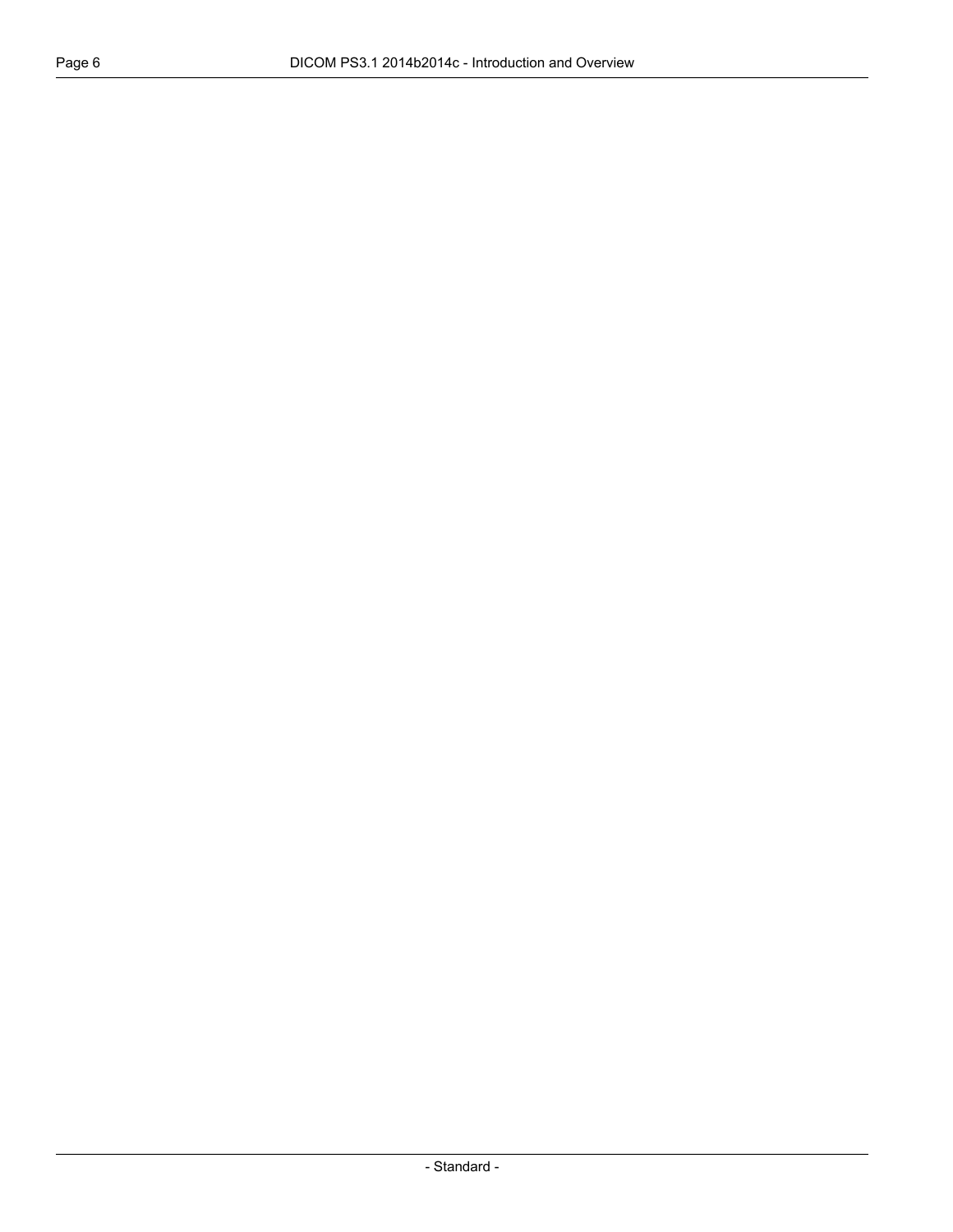### <span id="page-6-0"></span>**Notice and Disclaimer**

The information in this publication was considered technically sound by the consensus of persons engaged in the development and approval of the document at the time it was developed. Consensus does not necessarily mean that there is unanimous agreement among every person participating in the development of this document.

NEMA standards and guideline publications, of which the document contained herein is one, are developed through a voluntary consensus standards development process. This process brings together volunteers and/or seeks out the views of persons who have an interest in the topic covered by this publication. While NEMA administers the process and establishes rules to promote fairness in the development of consensus, it does not write the document and it does not independently test, evaluate, or verify the accuracy or completeness of any information or the soundness of any judgments contained in its standards and guideline publications.

NEMA disclaims liability for any personal injury, property, or other damages of any nature whatsoever, whether special, indirect, consequential, or compensatory, directly or indirectly resulting from the publication, use of, application, or reliance on this document. NEMA disclaims and makes no guaranty or warranty, expressed or implied, as to the accuracy or completeness of any information published herein, and disclaims and makes no warranty that the information in this document will fulfill any of your particular purposes or needs. NEMA does not undertake to guarantee the performance of any individual manufacturer or seller's products or services by virtue of this standard or guide.

In publishing and making this document available, NEMA is not undertaking to render professional or other services for or on behalf of any person or entity, nor is NEMA undertaking to perform any duty owed by any person or entity to someone else. Anyone using this document should rely on his or her own independent judgment or, as appropriate, seek the advice of a competent professional in determining the exercise of reasonable care in any given circumstances. Information and other standards on the topic covered by this publication may be available from other sources, which the user may wish to consult for additional views or information not covered by this publication.

NEMA has no power, nor does it undertake to police or enforce compliance with the contents of this document. NEMA does not certify, test, or inspect products, designs, or installations for safety or health purposes. Any certification or other statement of compliance with any health or safety-related information in this document shall not be attributable to NEMA and is solely the responsibility of the certifier or maker of the statement.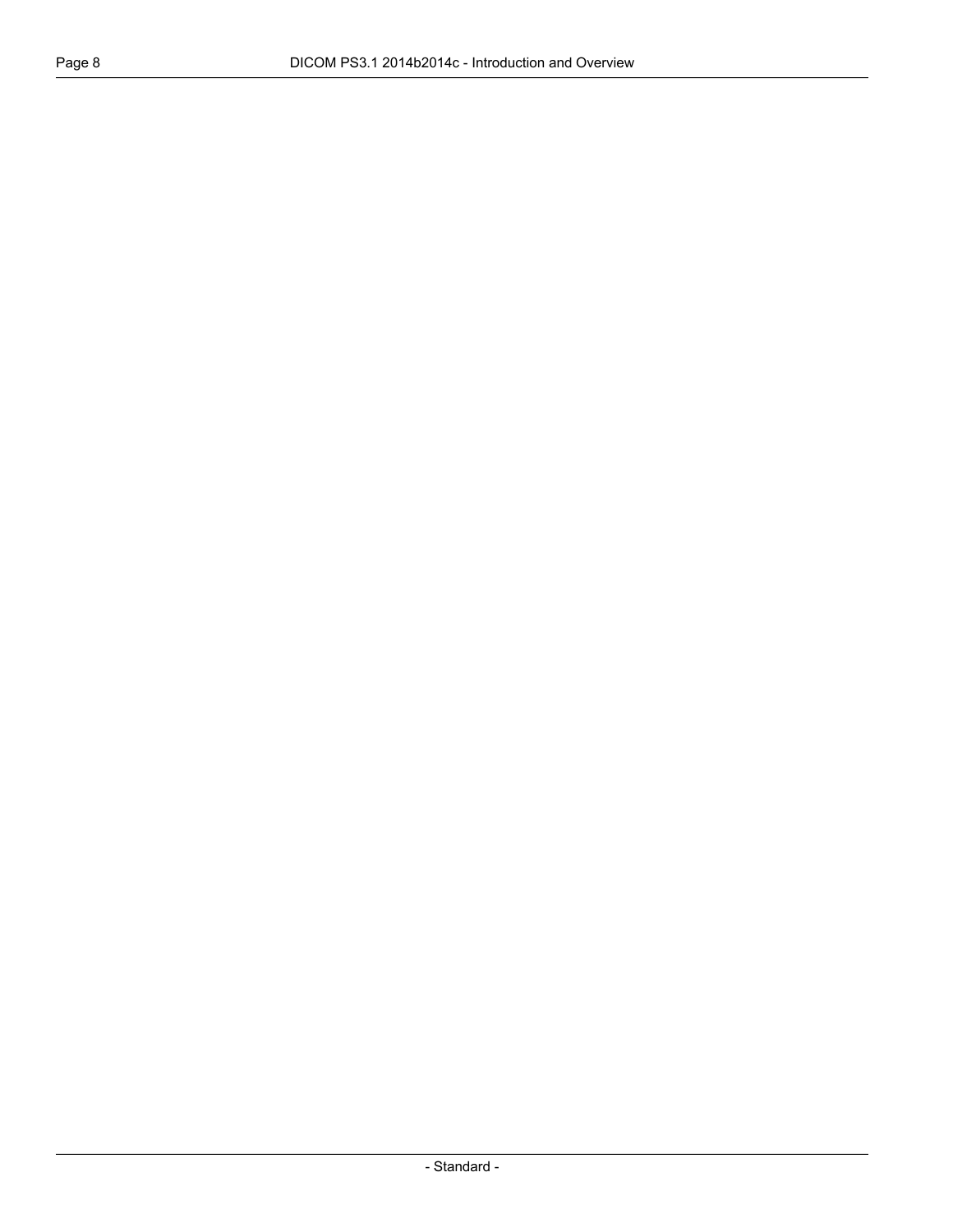### <span id="page-8-0"></span>**Foreword**

This DICOM Standard was developed according to the procedures of the DICOM Standards Committee.

The DICOM Standard is structured as a multi-part document using the guidelines established in [ISO/IEC [Directives](#page-14-1) Part 3].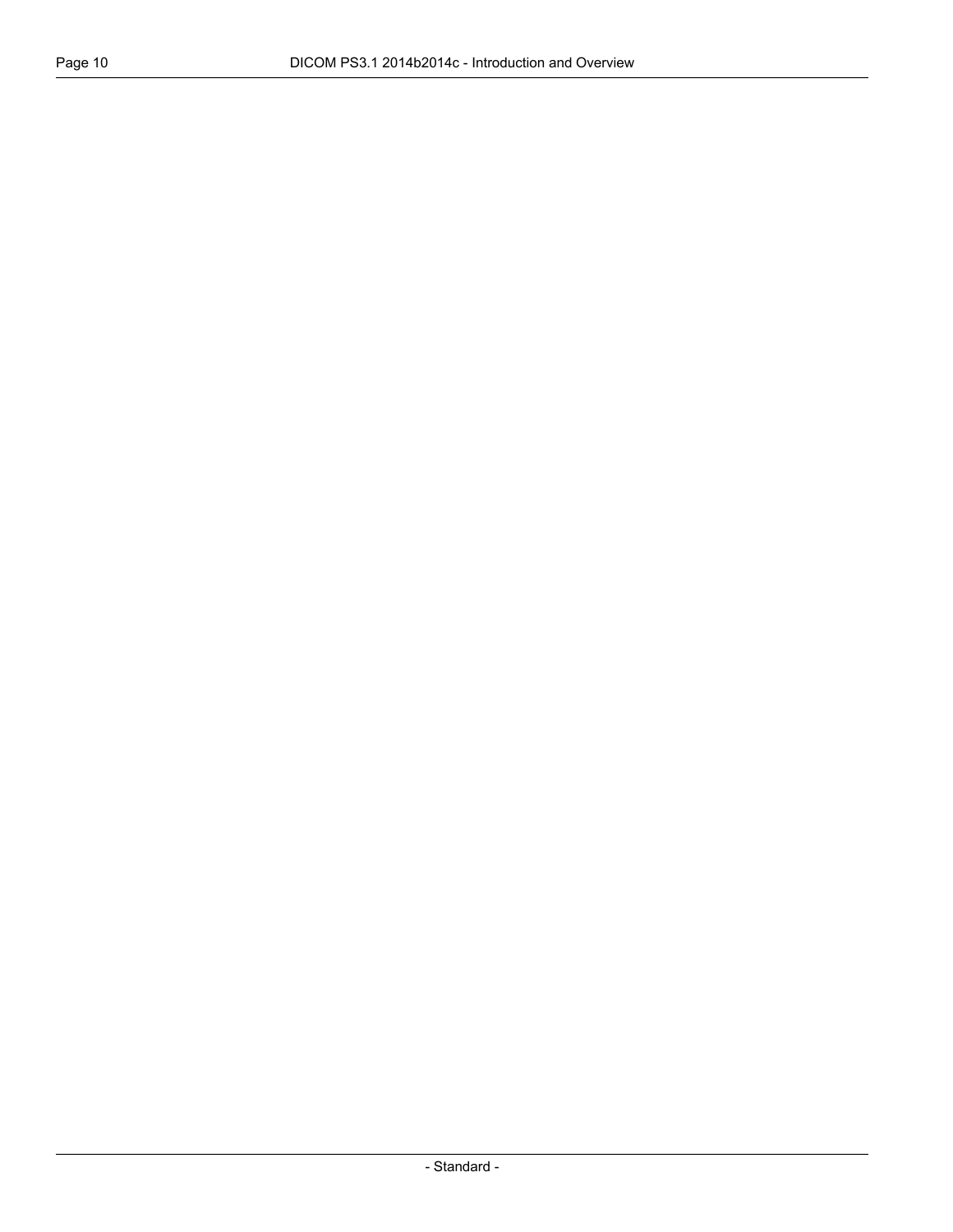# <span id="page-10-0"></span>**Introduction**

<span id="page-10-1"></span>Digital Imaging and Communications in Medicine (DICOM) is the standard for the communication and management of medical imaging information and related data.

### **History**

With the introduction of computed tomography (CT) followed by other digital diagnostic imaging modalities in the 1970's, and the increasing use of computers in clinical applications, the American College of Radiology (ACR) and the National Electrical Manufacturers Association (NEMA) recognized the emerging need for a standard method for transferring images and associated information between devices manufactured by various vendors. These devices produce a variety of digital image formats.

The American College of Radiology (ACR) and the National Electrical Manufacturers Association (NEMA) formed a joint committee in 1983 to develop a standard to:

- Promote communication of digital image information, regardless of device manufacturer
- Facilitate the development and expansion of picture archiving and communication systems (PACS) that can also interface with other systems of hospital information
- Allow the creation of diagnostic information data bases that can be interrogated by a wide variety of devices distributed geographically.

ACR-NEMA Standards Publication No. 300-1985, published in 1985 was designated version 1.0. The Standard was followed by two revisions: No. 1, dated October 1986 and No. 2, dated January 1988.

<span id="page-10-2"></span>ACR-NEMA Standards Publication No. 300-1988, published in 1988 was designated version 2.0. It included version 1.0, the published revisions, and additional revisions. It also included new material to provide command support for display devices, to introduce a new hierarchy scheme to identify an image, and to add data elements for increased specificity when describing an image.

These Standards Publications specified a hardware interface, a minimum set of software commands, and a consistent set of data formats.

#### **The DICOM Standard**

This Standard, which is currently designated Digital Imaging and Communications in Medicine (DICOM), embodies a number of major enhancements to previous versions of the ACR-NEMA Standard:

- It is applicable to a networked environment. The ACR-NEMA Standard was applicable in a point-to-point environment only; for operation in a networked environment a Network Interface Unit (NIU) was required. DICOM supports operation in a networked environment using the industry standard networking protocol TCP/IP.
- It is applicable to an off-line media environment. The ACR-NEMA Standard did not specify a file format or choice of physical media or logical filesystem. DICOM supports operation in an off-line media environment using industry standard media such as CD-R and MOD and logical filesystems such as ISO 9660 and PC File System (FAT16).
- It specifies how devices claiming conformance to the Standard react to commands and data being exchanged. The ACR-NEMA Standard was confined to the transfer of data, but DICOM specifies, through the concept of Service Classes, the semantics of commands and associated data.
- It specifies levels of conformance. The ACR-NEMA Standard specified a minimum level of conformance. DICOM explicitly describes how an implementor must structure a Conformance Statement to select specific options.
- It is structured as a multi-part document. This facilitates evolution of the Standard in a rapidly evolving environment by simplifying the addition of new features. ISO directives that define how to structure multi-part documents have been followed in the construction of the DICOM Standard.
- It introduces explicit Information Objects not only for images and graphics but also for waveforms, reports, printing, etc.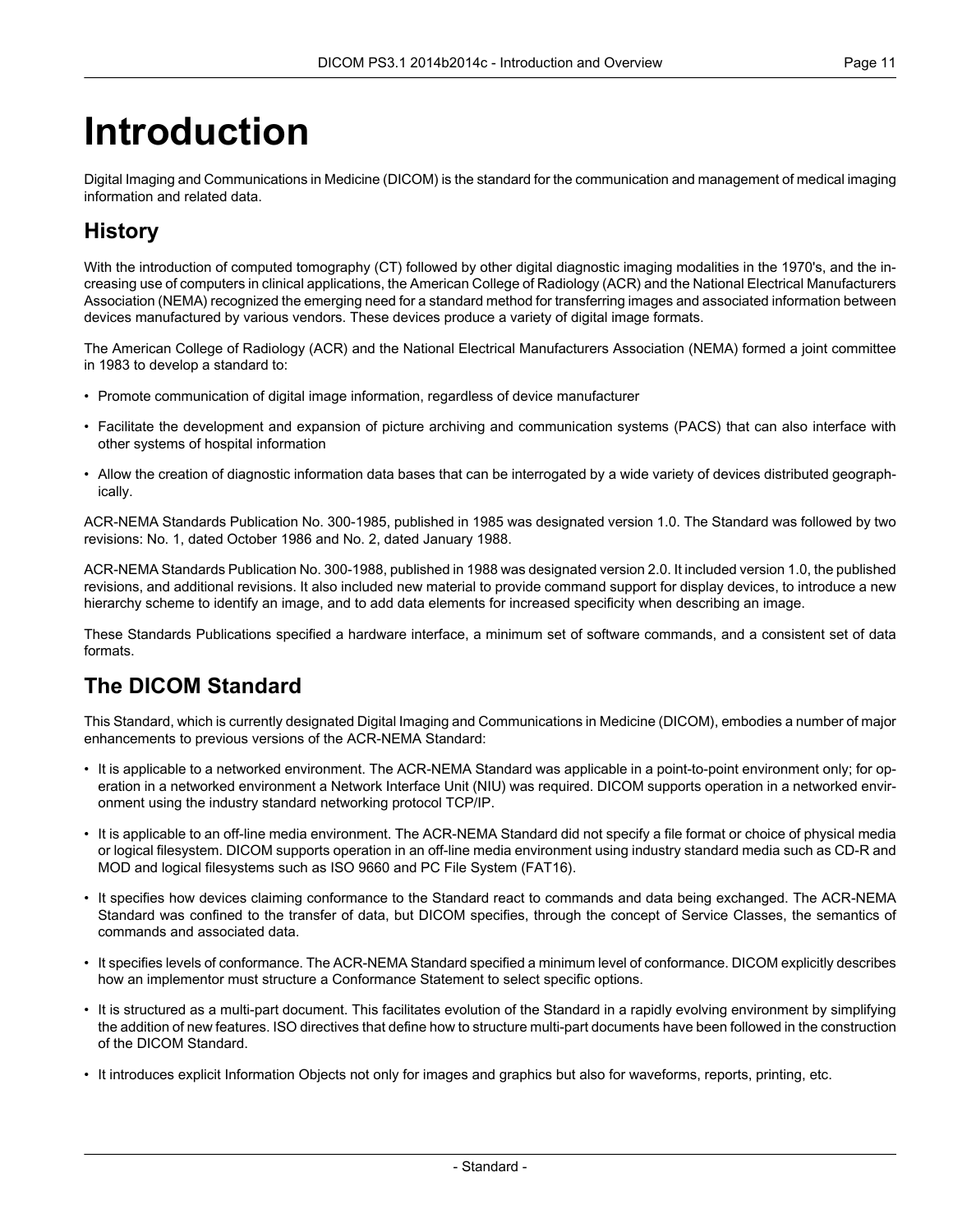• It specifies an established technique for uniquely identifying any Information Object. This facilitates unambiguous definitions of relationships between Information Objects as they are acted upon across the network.

### <span id="page-11-0"></span>**Current Direction**

<span id="page-11-1"></span>The DICOM Standard is an evolving standard and it is maintained in accordance with the Procedures of the DICOM Standards Committee. Proposals for enhancements are forthcoming from the DICOM Committee member organizations based on input from users of the Standard. These proposals are considered for inclusion in future editions of the Standard. A requirement in updating the Standard is to maintain effective compatibility with previous editions.

### **Retirement**

Part of the maintenance process involves retirement of sections of the Standard, including but not limited to, IODs, Attributes, Service Classes, SOP Classes, Transfer Syntaxes and Protocols.

Retirement does not imply that these features cannot be used. However, the DICOM Standards Committee will not maintain the documentation of retired features. The reader is referred to earlier editions of the Standard.

The use of the retired features is deprecated in new implementations, in favor of those alternatives remaining in the standard.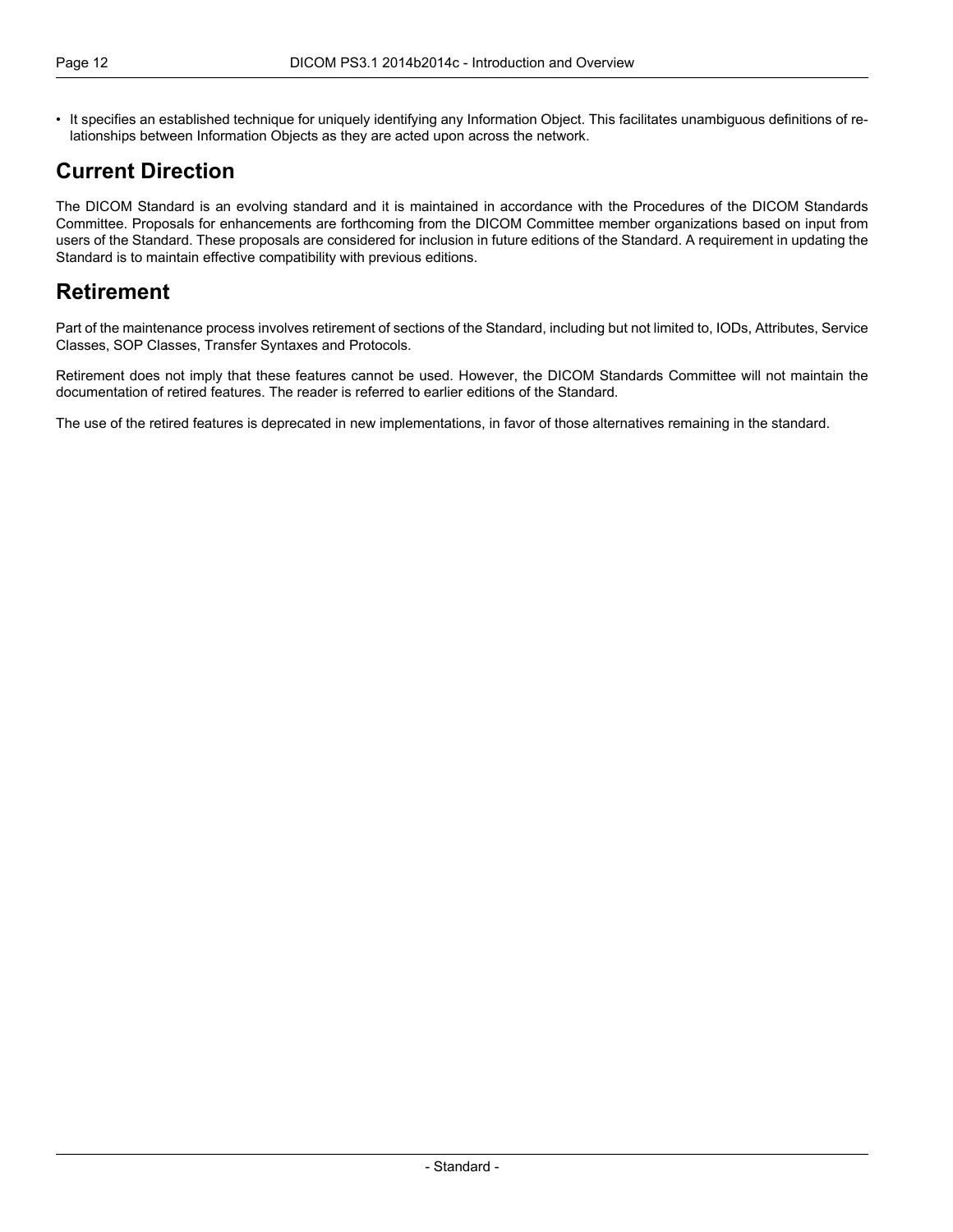# <span id="page-12-0"></span>**1 Scope and Field of Application**

PS3.1 provides an overview of the entire Digital Imaging and Communications in Medicine (DICOM) Standard. It describes the history, scope, goals, and structure of the Standard. In particular, it contains a brief description of the contents of each part of the Standard.

The DICOM Standard facilitates interoperability of medical imaging equipment by specifying:

- For network communications, a set of protocols to be followed by devices claiming conformance to the Standard.
- The syntax and semantics of Commands and associated information that can be exchanged using these protocols.
- For media communication, a set of media storage services to be followed by devices claiming conformance to the Standard, as well as a File Format and a medical directory structure to facilitate access to the images and related information stored on interchange media.
- Information that must be supplied with an implementation for which conformance to the Standard is claimed.

The DICOM Standard does not specify:

- The implementation details of any features of the Standard on a device claiming conformance.
- The overall set of features and functions to be expected from a system implemented by integrating a group of devices each claiming DICOM conformance.
- A testing/validation procedure to assess an implementation's conformance to the Standard.

The DICOM Standard pertains to the field of Medical Informatics. Within that field, it addresses the exchange of digital information between medical imaging equipment and other systems. Because such equipment may interoperate with other medical devices, the scope of this Standard needs to overlap with other areas of medical informatics. However, the DICOM Standard does not address the breadth of this field.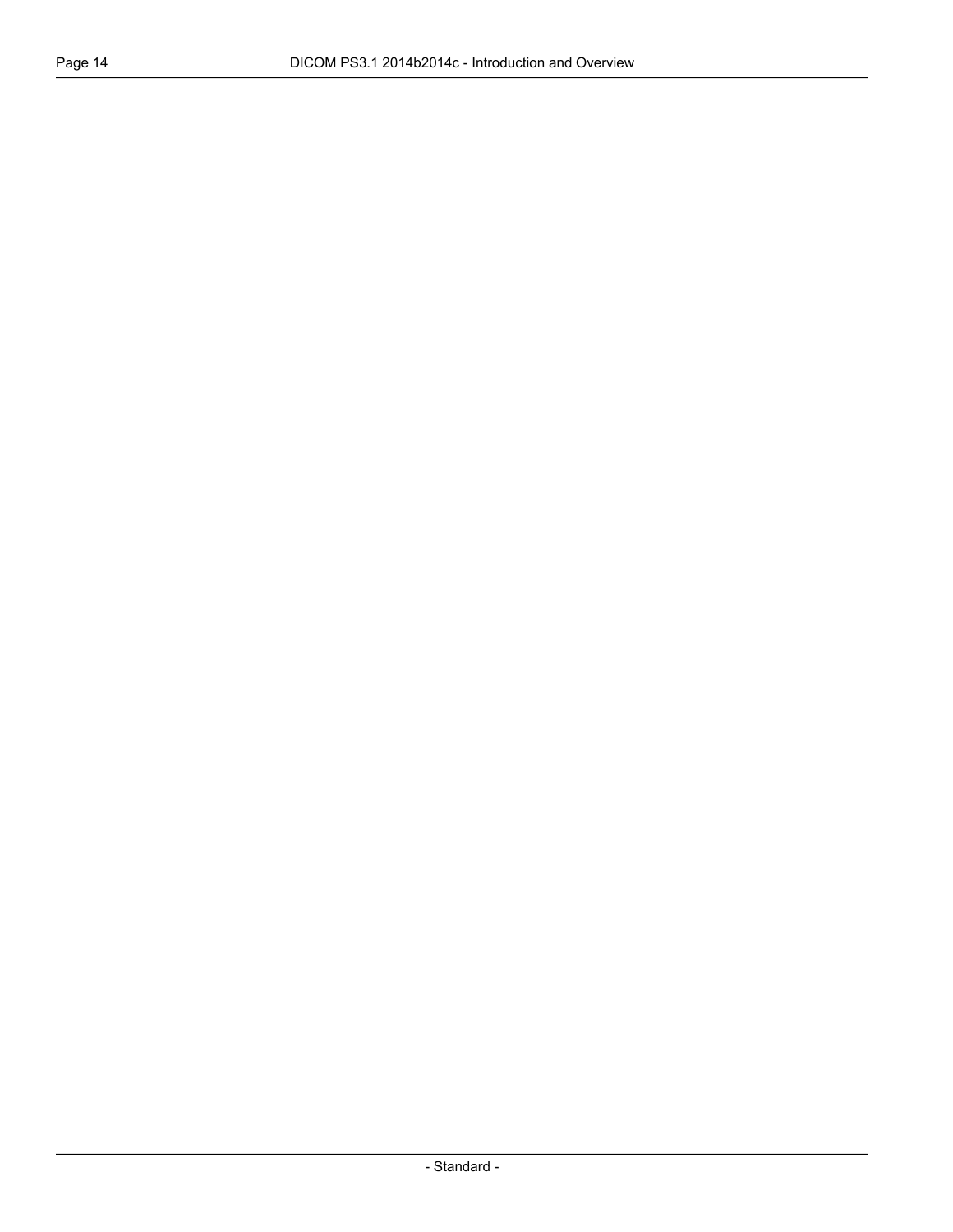### <span id="page-14-0"></span>**2 Normative References**

<span id="page-14-1"></span>[ISO/IEC Directives Part 3] ISO/IEC. 1989. *Drafting and Presentation of International Standards*.

[ACR/NEMA 300] ACR/NEMA. 1988. *Digital Imaging and Communications*.

- [ISO 8822] ISO. 1988. *Information Processing Systems - Open Systems Interconnection - Connection Oriented Presentation Service Definition*.
- [ISO 8649] ISO. 1988. *Information Processing Systems - Open Systems Interconnection - Service Definition for the Association Control Service Element*.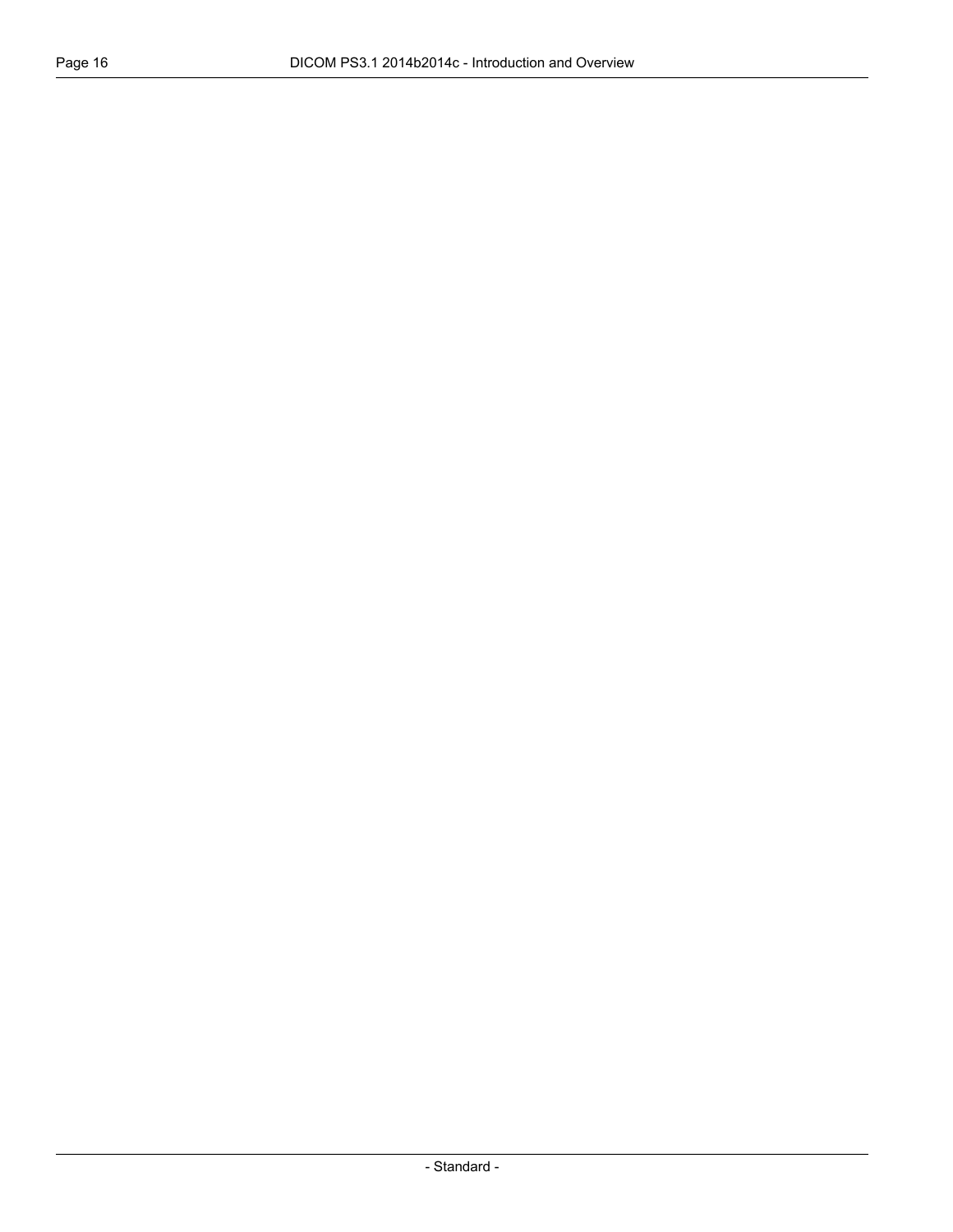# <span id="page-16-0"></span>**3 Definitions**

| Attribute                    | A property of an Information Object. An Attribute has a name and a value that are independent<br>of any encoding scheme.                                                                                                                                               |
|------------------------------|------------------------------------------------------------------------------------------------------------------------------------------------------------------------------------------------------------------------------------------------------------------------|
| Command                      | A request to operate on information across a network.                                                                                                                                                                                                                  |
| <b>Command Element</b>       | An encoding of a parameter of a command that conveys this parameter's value.                                                                                                                                                                                           |
| <b>Command Stream</b>        | The result of encoding a set of DICOM Command Elements using the DICOM encoding scheme.                                                                                                                                                                                |
| <b>Conformance Statement</b> | A formal statement that describes a specific product implementation that uses the DICOM<br>Standard. It specifies the Service Classes, Information Objects, and Communication Protocols<br>supported by the implementation.                                            |
| Data Dictionary              | A registry of DICOM Data Elements that assigns a unique tag, a name, value characteristics,<br>and semantics to each Data Element.                                                                                                                                     |
| Data Element                 | A unit of information as defined by a single entry in the data dictionary.                                                                                                                                                                                             |
| Data Set                     | Exchanged information consisting of a structured set of Attributes. The value of each Attribute in<br>a Data Set is expressed as a Data Element.                                                                                                                       |
| Data Stream                  | The result of encoding a Data Set using the DICOM encoding scheme (Data Element Numbers<br>and representations as specified by the Data Dictionary).                                                                                                                   |
| Information Object           | An abstraction of a real information entity (e.g., CT Image, Structured Report, etc.) that is acted<br>upon by one or more DICOM Commands.                                                                                                                             |
|                              | Note                                                                                                                                                                                                                                                                   |
|                              | This term is primarily used in PS3.1, with a few references in PS3.3. It is an informal<br>term corresponding to a formal term that is introduced in PS3.3. In all other parts of the<br>DICOM Standard this formal term is known as an Information Object Definition. |
| Information Object Class     | A formal description of an Information Object, which includes a description of its purpose and the<br>Attributes it possesses. It does not include values for these attributes.                                                                                        |
|                              | Note                                                                                                                                                                                                                                                                   |
|                              | This term is only used in PS3.1. It is an informal term corresponding to a formal term<br>that is introduced in PS3.4. This formal term is known as a Service-Object Pair Class<br>or more commonly as a SOP Class.                                                    |
| Information Object Instance  | A representation of an occurence of an real-world entity, which includes values for the Attributes<br>of the Information Object Class to which the entity belongs.                                                                                                     |
|                              | Note                                                                                                                                                                                                                                                                   |
|                              | This term is only used in PS3.1. It is an informal term corresponding to a formal term<br>that is introduced in PS3.4. This formal term is known as a Service-Object Pair Instance<br>or more commonly as a SOP Instance.                                              |
| Message                      | A data unit of the Message Exchange Protocol exchanged between two cooperating DICOM<br>Applications. A Message is composed of a Command Stream followed by an optional Data<br>Stream.                                                                                |
| <b>Service Class</b>         | A structured description of a service that is supported by cooperating DICOM Applications using<br>specific DICOM Commands acting on a specific class of Information Object.                                                                                           |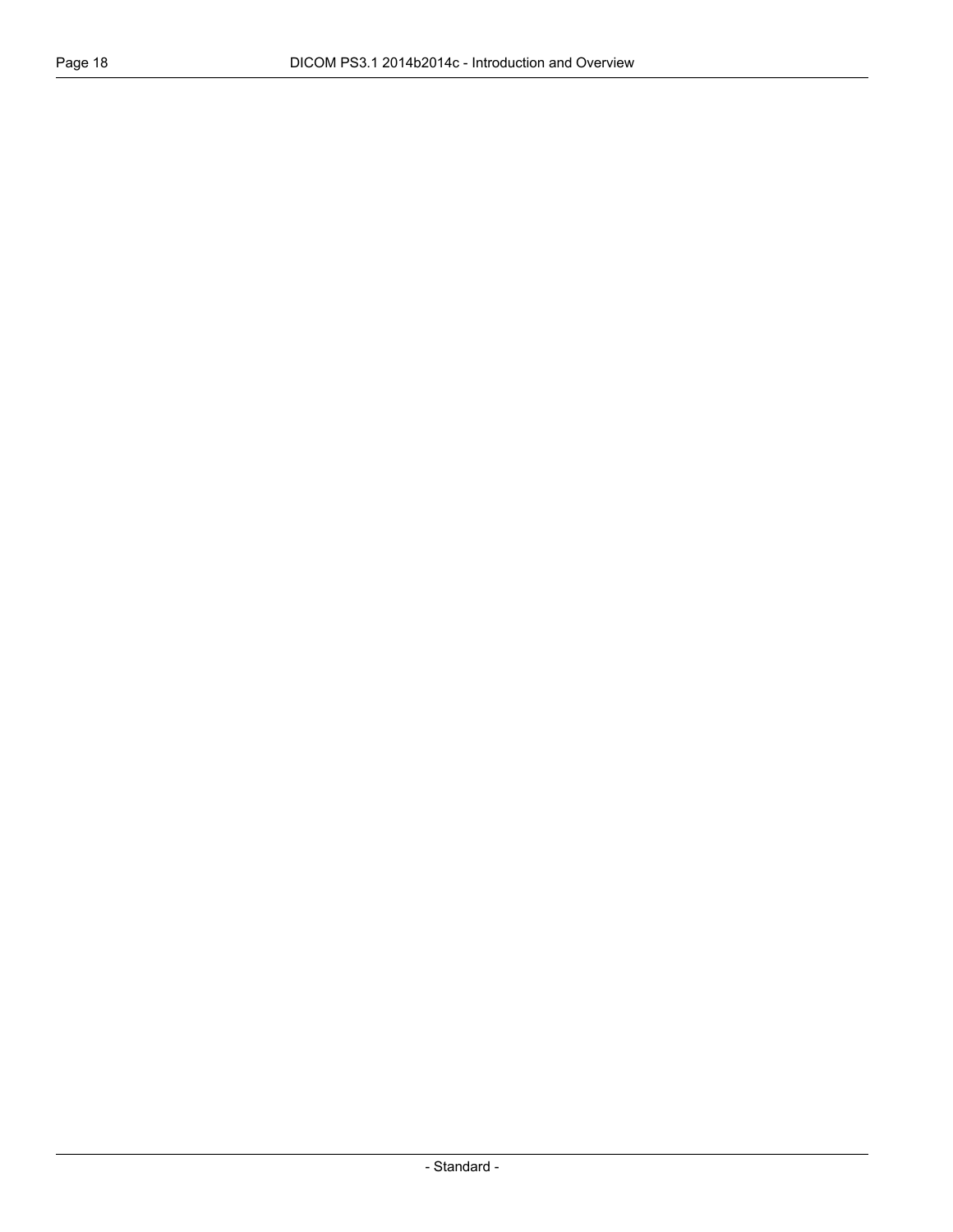# <span id="page-18-0"></span>**4 Symbols and Abbreviations**

| <b>ACSE</b>    | <b>Association Control Service Element</b>                                                                                                                                 |
|----------------|----------------------------------------------------------------------------------------------------------------------------------------------------------------------------|
| СT             | Computed Tomography                                                                                                                                                        |
| <b>DICOM</b>   | Digital Imaging and Communications in Medicine                                                                                                                             |
| <b>HIS</b>     | <b>Hospital Information System</b>                                                                                                                                         |
| <b>JIRA</b>    | Japan Medical Imaging and Radiological Systems Industries Association                                                                                                      |
| <b>OSI</b>     | Open Systems Interconnection                                                                                                                                               |
| <b>PACS</b>    | Picture Archiving and Communication Systems                                                                                                                                |
| <b>REST</b>    | Representational State Transfer                                                                                                                                            |
| <b>RESTful</b> | A RESTful Web service is a Web service implemented using REST architecture and HTTP (see http://www.ics.uci.edu/<br>~fielding/pubs/dissertation/fielding_dissertation.pdf) |
| <b>RIS</b>     | Radiology Information System                                                                                                                                               |
| <b>STOW-RS</b> | STore Over the Web by RESTful Services                                                                                                                                     |
| <b>TCP/IP</b>  | <b>Transmission Control Protocol/Internet Protocol</b>                                                                                                                     |
| <b>WADO-RS</b> | Web Access to DICOM Objects by RESTful Services                                                                                                                            |
|                | <b>WADO-URI</b> Web Access to DICOM Objects by URI                                                                                                                         |
|                | <b>WADO-WS</b> Web Access to DICOM Objects by Web Services (WS*)                                                                                                           |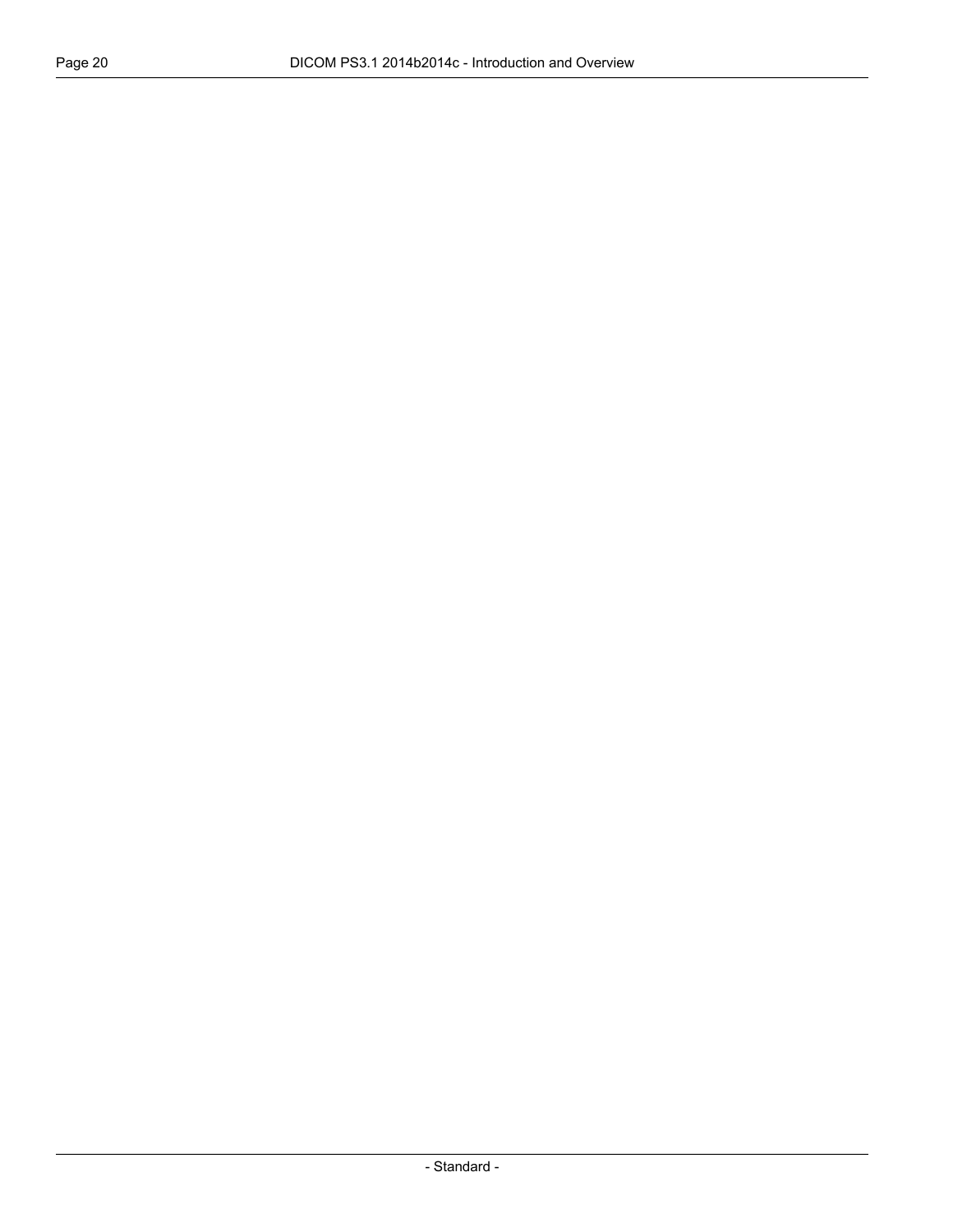## <span id="page-20-0"></span>**5 Goals of The DICOM Standard**

The DICOM Standard facilitates interoperability of devices claiming conformance. In particular, it:

- Addresses the semantics of Commands and associated data. For devices to interact, there must be standards on how devices are expected to react to Commands and associated data, not just the information that is to be moved between devices.
- Addresses the semantics of file services, file formats and information directories necessary for off-line communication.
- Is explicit in defining the conformance requirements of implementations of the Standard. In particular, a conformance statement must specify enough information to determine the functions for which interoperability can be expected with another device claiming conformance.
- Facilitates operation in a networked environment.
- Is structured to accommodate the introduction of new services, thus facilitating support for future medical imaging applications.
- Makes use of existing international standards wherever applicable, and itself conforms to established documentation guidelines for international standards.

Even though the DICOM Standard has the potential to facilitate implementations of PACS solutions, use of the Standard alone does not guarantee that all the goals of a PACS will be met. This Standard facilitates interoperability of systems claiming conformance in a multi-vendor environment, but does not, by itself, guarantee interoperability.

This Standard has been developed with an emphasis on diagnostic medical imaging as practiced in radiology, cardiology and related disciplines; however, it is also applicable to a wide range of image and non-image related information exchanged in clinical and other medical environments.

[Figure](#page-21-0) 5-1 presents the general communication model of the Standard, which spans both network (on-line) and media storage interchange (off-line) communication. Applications may relay on either on of the following boundaries:

- the Upper Layer Service, which provides independence from specific physical networking communication support and protocols such as TCP/IP.
- The Basic DICOM File Service, which provides access to Storage Media independently from specific media storage formats and file structures.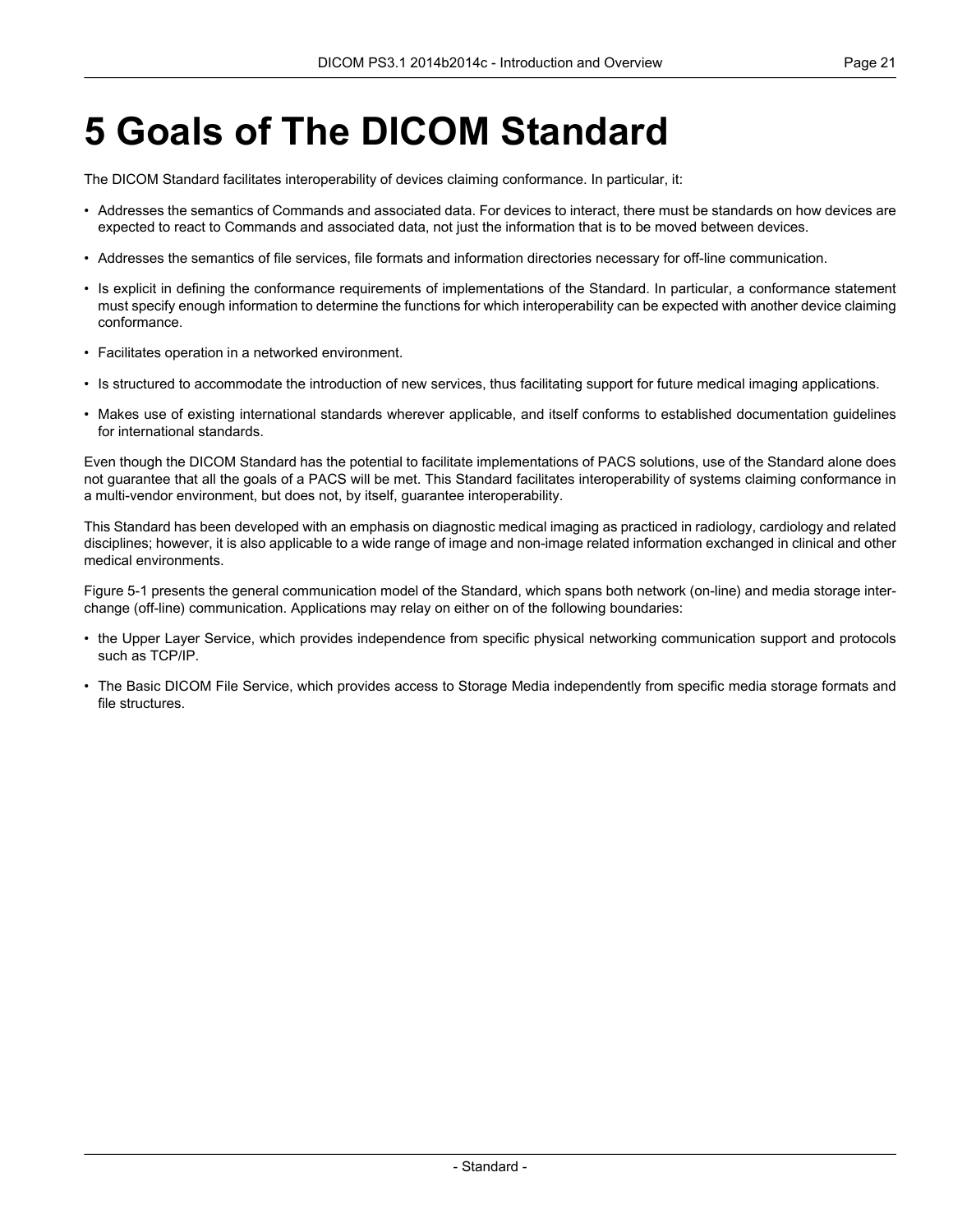<span id="page-21-0"></span>

**Figure 5-1. General Communication Model**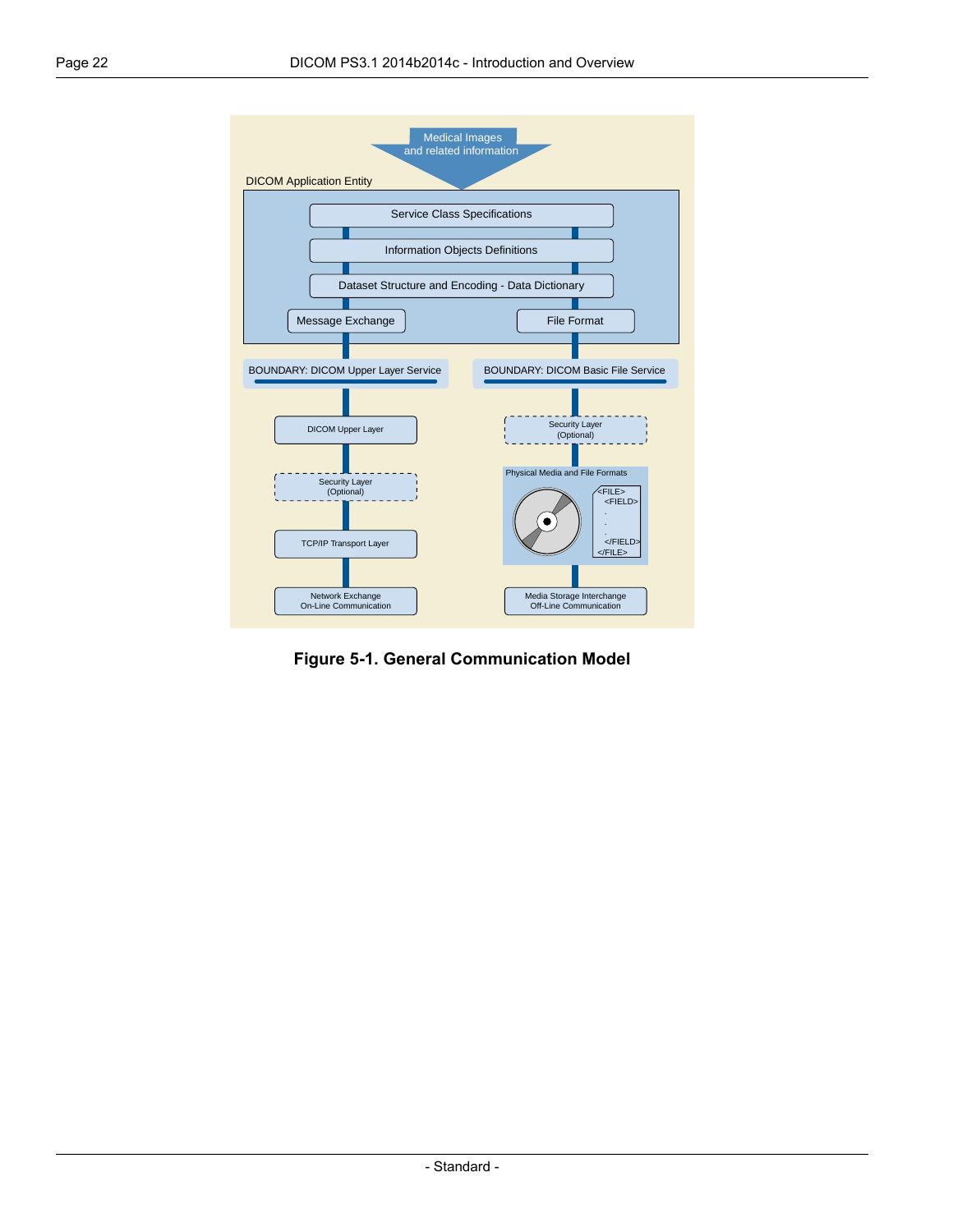# <span id="page-22-0"></span>**6 Overview of The Content of The DICOM Standard**

#### <span id="page-22-1"></span>**6.1 Document Structure**

DICOM consists of the following parts:

- PS3.1: Introduction and Overview (this document)
- PS3.2: [Conformance](part02.pdf#PS3.2)
- PS3.3: [Information](part03.pdf#PS3.3) Object Definitions
- PS3.4: Service Class [Specifications](part04.pdf#PS3.4)
- PS3.5: Data [Structures](part05.pdf#PS3.5) and Encoding
- PS3.6: Data [Dictionary](part06.pdf#PS3.6)
- PS3.7: Message [Exchange](part07.pdf#PS3.7)
- PS3.8: Network [Communication](part08.pdf#PS3.8) Support for Message Exchange
- PS3.9: Retired
- PS3.10: Media Storage and File Format for Media [Interchange](part10.pdf#PS3.10)
- PS3.11: Media Storage [Application](part11.pdf#PS3.11) Profiles
- PS3.12: Formats and [Physical](part12.pdf#PS3.12) Media
- PS3.13: Retired
- PS3.14: [Grayscale](part14.pdf#PS3.14) Standard Display Function
- PS3.15: Security and System [Management](part15.pdf#PS3.15) Profiles
- PS3.16: Content Mapping [Resource](part16.pdf#PS3.16)
- PS3.17: [Explanatory](part17.pdf#PS3.17) Information
- PS3.18: Web [Services](part18.pdf#PS3.18)
- <span id="page-22-2"></span>• PS3.19: [Application](part19.pdf#PS3.19) Hosting
- PS3.20: [Transformation](part20.pdf#PS3.20) of DICOM to and from HL7 Standards

These parts of the Standard are related but independent documents. A brief description of each Part is provided in this section.

#### **6.2 PS3.2: Conformance**

[PS3.2](part02.pdf#PS3.2) of the DICOM Standard defines principles that implementations claiming conformance to the Standard shall follow:

- Conformance requirements. [PS3.2](part02.pdf#PS3.2) specifies the general requirements that must be met by any implementation claiming conformance. It references the conformance sections of other parts of the Standard.
- Conformance Statement. [PS3.2](part02.pdf#PS3.2) defines the structure of a Conformance Statement. It specifies the information that must be present in a Conformance Statement. It references the Conformance Statement sections of other parts of the Standard.

[PS3.2](part02.pdf#PS3.2) does not specify a testing/validation procedure to assess an implementation's conformance to the Standard.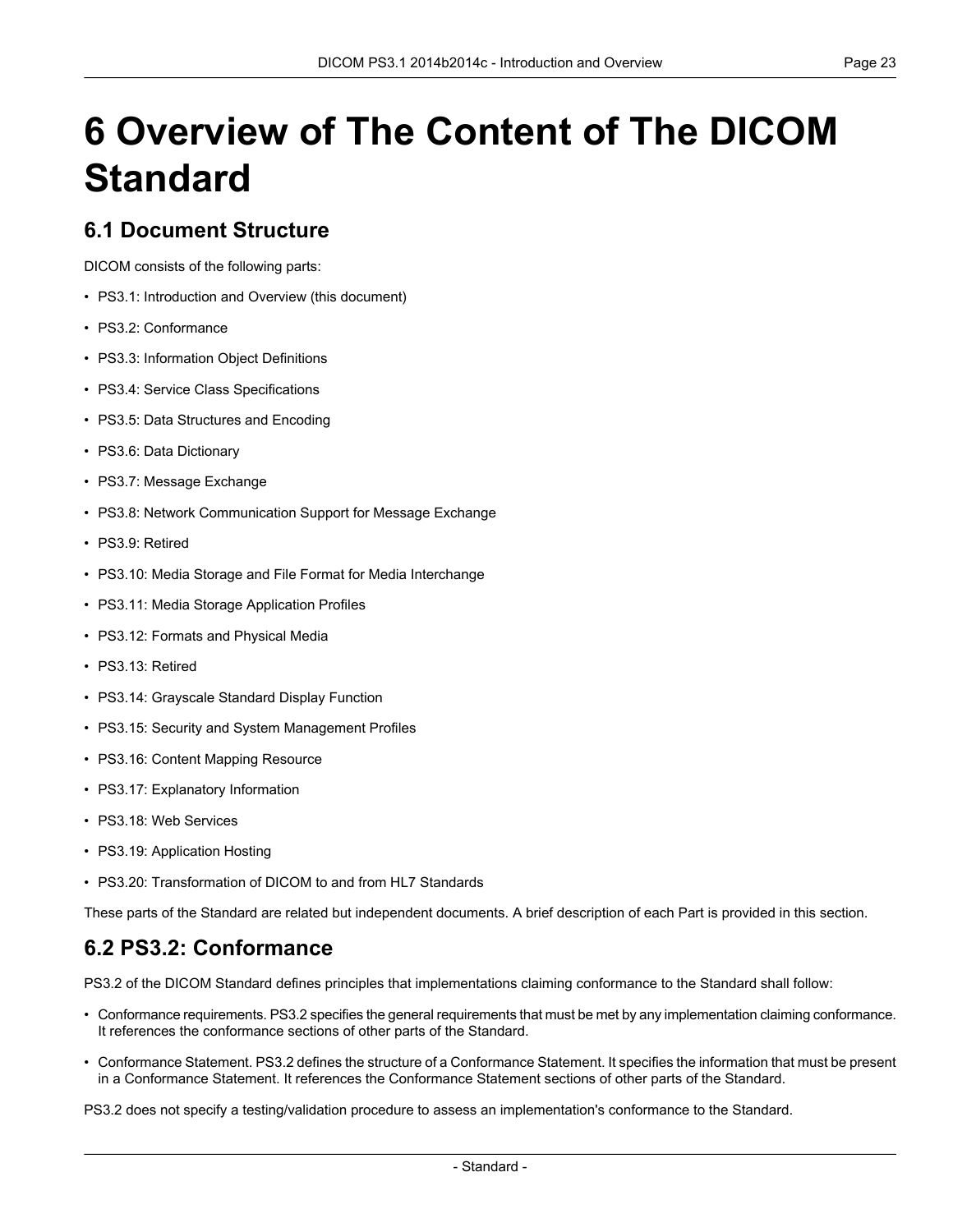[Figure](#page-23-1) 6.2-1 and [Figure](#page-23-2) 6.2-2 depict the construction process for a Conformance Statement for both network communication and media exchange. A Conformance Statement consists of the following parts:

- Set of Information Objects that is recognized by this implementation
- Set of Service Classes that this implementation supports
- Set of communications protocols or physical media that this implementation supports
- <span id="page-23-1"></span>• Set of security measures that this implementation supports.



<span id="page-23-2"></span>





#### <span id="page-23-0"></span>**6.3 PS3.3: Information Object Definitions**

[PS3.3](part03.pdf#PS3.3) of the DICOM Standard specifies a number of Information Object Classes that provide an abstract definition of real-world entities applicable to communication of digital medical images and related information (e.g., waveforms, structured reports, radiation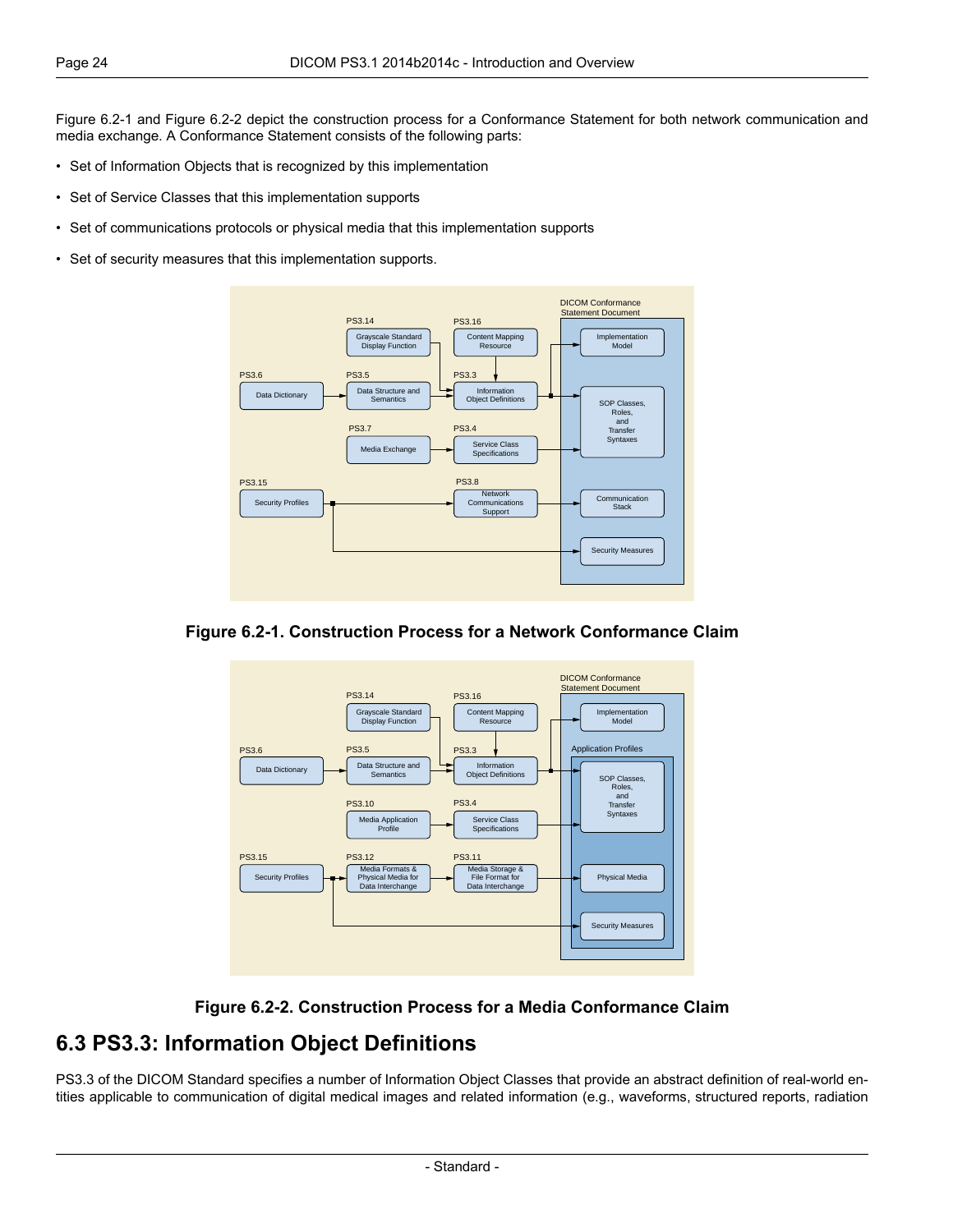therapy dose, etc.). Each Information Object Class definition consists of a description of its purpose and the Attributes that define it. An Information Object Class does not include the values for the Attributes that comprise its definition.

Two types of Information Object Classes are defined: normalized and composite.

Normalized Information Object Classes include only those Attributes inherent in the real-world entity represented. For example the study Information Object Class, which is defined as normalized, contains study date and study time Attributes because they are inherent in an actual study. Patient name, however, is not an Attribute of the study Information Object Class because it is inherent in the patient on which the study was performed and not the study itself.

Composite Information Object Classes may additionally include Attributes that are related to but not inherent in the real-world entity. For example, the Computed Tomography Image Information Object Class, which is defined as composite, contains both Attributes that are inherent in the image (e.g., image date) and Attributes that are related to but not inherent in the image (e.g., patient name). Composite Information Object Classes provide a structured framework for expressing the communication requirements of images where image data and related data needs to be closely associated.

To simplify the Information Object Class definitions, the Attributes of each Information Object Class are partitioned with similar Attributes being grouped together. These groupings of Attributes are specified as independent modules and may be reused by other Composite Information Object Classes.

[PS3.3](part03.pdf#PS3.3) defines a model of the Real World along with the corresponding Information Model that is reflected in the Information Object Definitions. Future editions of this Standard may extend this set of Information Objects to support new functionality.

<span id="page-24-0"></span>To represent an occurrence of a real-world entity, an Information Object Instance is created, which includes values for the Attributes of the Information Object Class. The Attribute values of this Information Object Instance may change over time to accurately reflect the changing state of the entity that it represents. This is accomplished by performing different basic operations upon the Information Object Instance to render a specific set of services defined as a Service Class. These Service Classes are defined in [PS3.4](part04.pdf#PS3.4) of the Standard.

#### **6.4 PS3.4: Service Class Specifications**

[PS3.4](part04.pdf#PS3.4) of the DICOM Standard defines a number of Service Classes. A Service Class associates one or more Information Objects with one or more Commands to be performed upon these objects. Service Class Specifications state requirements for Command Elements and how resulting Commands are applied to Information Objects. Service Class Specifications state requirements for both providers and users of communications services.

[PS3.4](part04.pdf#PS3.4) of the DICOM Standard defines the characteristics shared by all Service Classes, and how a Conformance Statement to an individual Service Class is structured. It contains a number of normative annexes that describe individual Service Classes in detail.

Examples of Service Classes include the following:

- Storage Service Class
- Query/Retrieve Service Class
- <span id="page-24-1"></span>• Basic Worklist Management Service Class
- Print Management Service Class.

[PS3.4](part04.pdf#PS3.4) defines the operations performed upon the Information Objects defined in [PS3.3.](part03.pdf#PS3.3) [PS3.7](part07.pdf#PS3.7) defines the Commands and protocols for using the Commands to accomplish the operations and notifications described in [PS3.4](part04.pdf#PS3.4).

#### **6.5 PS3.5: Data Structure and Semantics**

[PS3.5](part05.pdf#PS3.5) of the DICOM Standard specifies how DICOM applications construct and encode the Data Set information resulting from the use of the Information Objects and Services Classes defined in [PS3.3](part03.pdf#PS3.3) and [PS3.4](part04.pdf#PS3.4) of the DICOM Standard. The support of a number of standard image compression techniques (e.g., JPEG lossless and lossy) is specified.

[PS3.5](part05.pdf#PS3.5) addresses the encoding rules necessary to construct a Data Stream to be conveyed in a Message as specified in [PS3.7](part07.pdf#PS3.7) of the DICOM Standard. This Data Stream is produced from the collection of Data Elements making up the Data Set.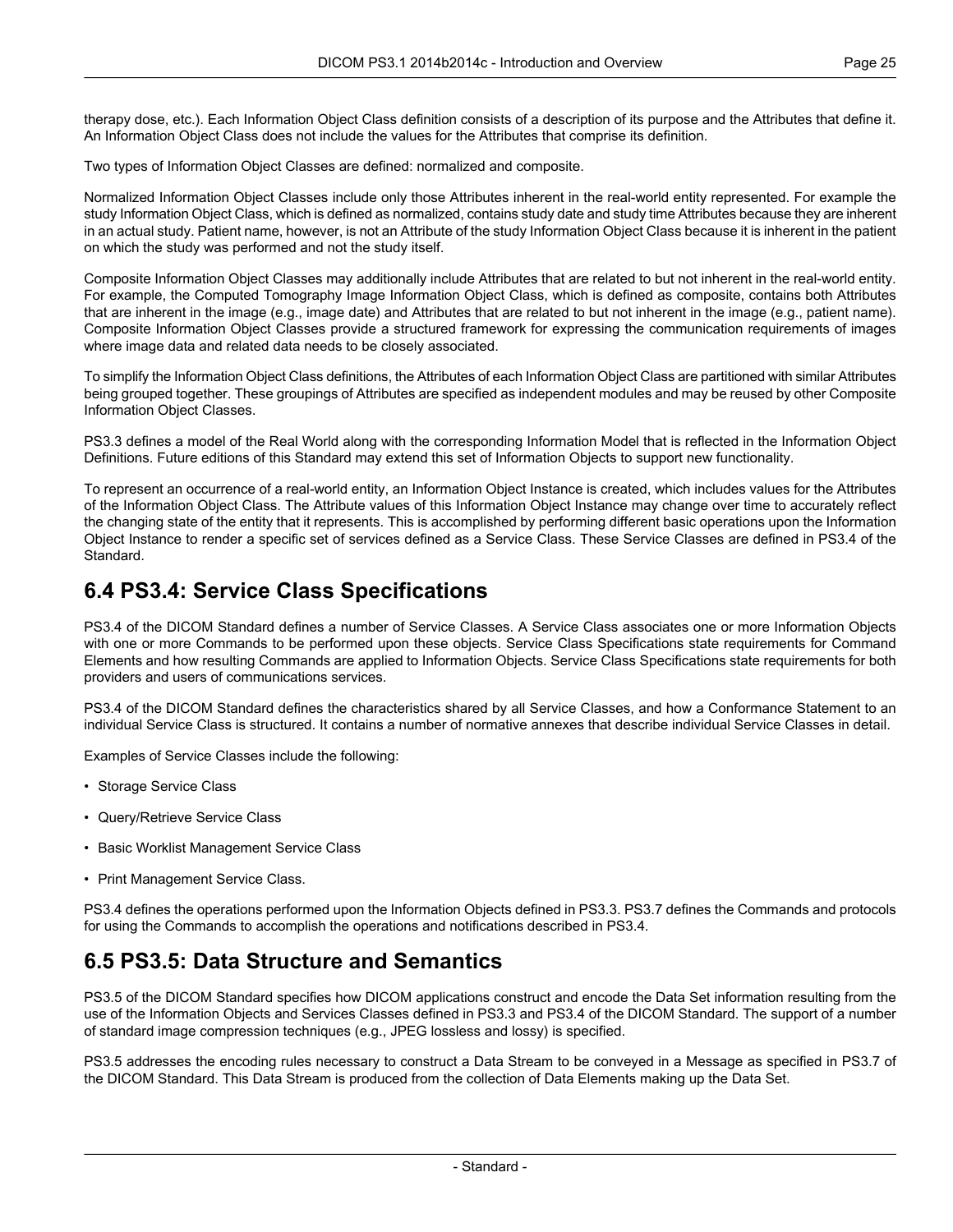<span id="page-25-0"></span>[PS3.5](part05.pdf#PS3.5) also defines the semantics of a number of generic functions that are common to many Information Objects. [PS3.5](part05.pdf#PS3.5) defines the encoding rules for international character sets used within DICOM.

#### **6.6 PS3.6: Data Dictionary**

[PS3.6](part06.pdf#PS3.6) of the DICOM Standard is the centralized registry that defines the collection of all DICOM Data Elements available to represent information, along with elements utilized for interchangeable media encoding and a list of uniquely identified items that are assigned by DICOM.

For each element, [PS3.6](part06.pdf#PS3.6) specifies:

- its unique tag, which consists of a group and element number,
- its name,
- its value representation (character string, integer, etc),
- its value multiplicity (how many values per attribute),
- whether it is retired.

For each uniquely identified item, [PS3.6](part06.pdf#PS3.6) specifies:

- its unique value, which is numeric with multiple components separated by decimal points and limited to 64 characters,
- its name,
- <span id="page-25-1"></span>• its type, either Information Object Class, definition of encoding for data transfer, or certain well known Information Object Instances,
- in which part of the DICOM Standard it is defined.

#### **6.7 PS3.7: Message Exchange**

[PS3.7](part07.pdf#PS3.7) of the DICOM Standard specifies both the service and protocol used by an application in a medical imaging environment to exchange Messages over the communications support services defined in [PS3.8.](part08.pdf#PS3.8) A Message is composed of a Command Stream defined in [PS3.7](part07.pdf#PS3.7) followed by an optional Data Stream as defined in [PS3.5](part05.pdf#PS3.5).

[PS3.7](part07.pdf#PS3.7) specifies:

- the operations and notifications (DIMSE Services) made available to Service Classes defined in [PS3.4,](part04.pdf#PS3.4)
- <span id="page-25-2"></span>• rules to establish and terminate associations provided by the communications support specified in [PS3.8,](part08.pdf#PS3.8) and the impact on outstanding transactions,
- rules that govern the exchange of Command requests and responses,
- encoding rules necessary to construct Command Streams and Messages.

#### **6.8 PS3.8: Network Communication Support For Message Exchange**

[PS3.8](part08.pdf#PS3.8) of the DICOM Standard specifies the communication services and the upper layer protocols necessary to support, in a networked environment, communication between DICOM applications as specified in [PS3.3](part03.pdf#PS3.3), [PS3.4,](part04.pdf#PS3.4) [PS3.5](part05.pdf#PS3.5), [PS3.6,](part06.pdf#PS3.6) and [PS3.7.](part07.pdf#PS3.7) These communication services and protocols ensure that communication between DICOM applications is performed in an efficient and coordinated manner across the network.

The communication services specified in [PS3.8](part08.pdf#PS3.8) are a proper subset of the services offered by the OSI Presentation Service (ISO 8822) and of the OSI Association Control Service Element (ACSE) (ISO 8649). They are referred to as the Upper Layer Service, which allows peer applications to establish associations, transfer messages and terminate associations.

This definition of the Upper Layer Service specifies the use of the DICOM Upper Layer Protocol in conjunction with TCP/IP transport protocols.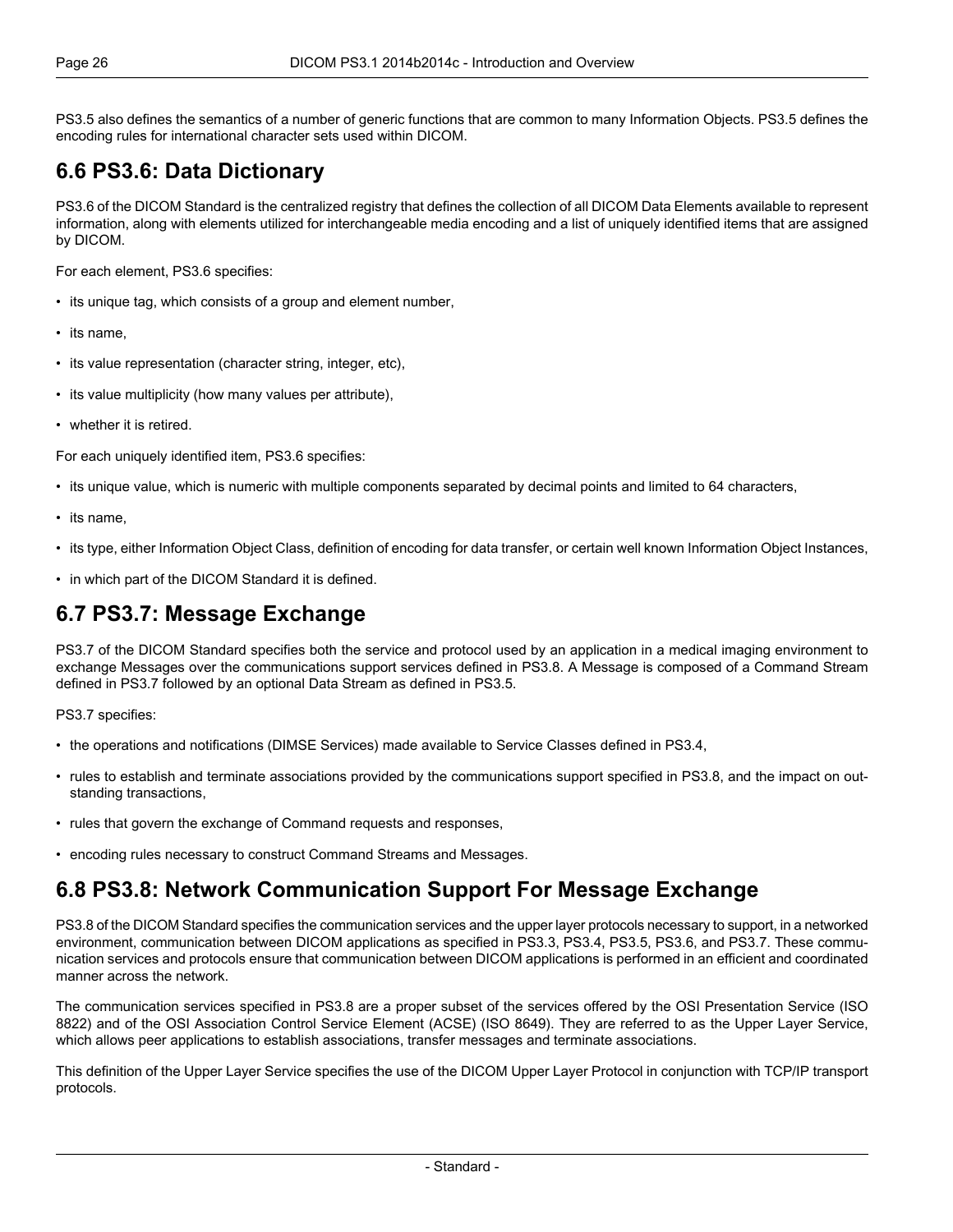<span id="page-26-0"></span>The TCP/IP communication protocol specified by [PS3.8](part08.pdf#PS3.8) is a general purpose communication protocol not specific to the DICOM Standard. [Figure](#page-21-0) 5-1 shows this protocol stack.

#### **6.9 PS3.9: Retired (formerly Point-to-point Communication Support For Message Exchange)**

<span id="page-26-1"></span>PS3.9 of the DICOM Standard previously specified the services and protocols used for point-to-point communications in a manner compatible with ACR-NEMA 2.0. It has been retired.

#### **6.10 PS3.10 Media Storage and File Format**

[PS3.10](part10.pdf#PS3.10) of the DICOM Standard specifies a general model for the storage of medical imaging information on removable media (see Figure [6.10-1\)](#page-27-1). The purpose of this Part is to provide a framework allowing the interchange of various types of medical images and related information on a broad range of physical storage media.

**Note** 

See [Figure](#page-21-0) 5-1 for understanding how the media interchange model compares to the network model.

[PS3.10](part10.pdf#PS3.10) Specifies:

- a layered model for the storage of medical images and related information on storage media. This model introduces the concept of media storage application profiles, which specify application specific subsets of the DICOM Standard to which a media storage implementation may claim conformance. Such a conformance applies only to the writing, reading and updating of the content of storage media.
- a DICOM file format supporting the encapsulation of any Information Object;
- a secure DICOM file format supporting the encapsulation of a DICOM file format in a cryptographic envelope;
- a DICOM file service providing independence from the underlying media format and physical media.

[PS3.10](part10.pdf#PS3.10) defines various media storage concepts:

- the method to identify a set of files on a single medium
- the method for naming a DICOM file within a specific file system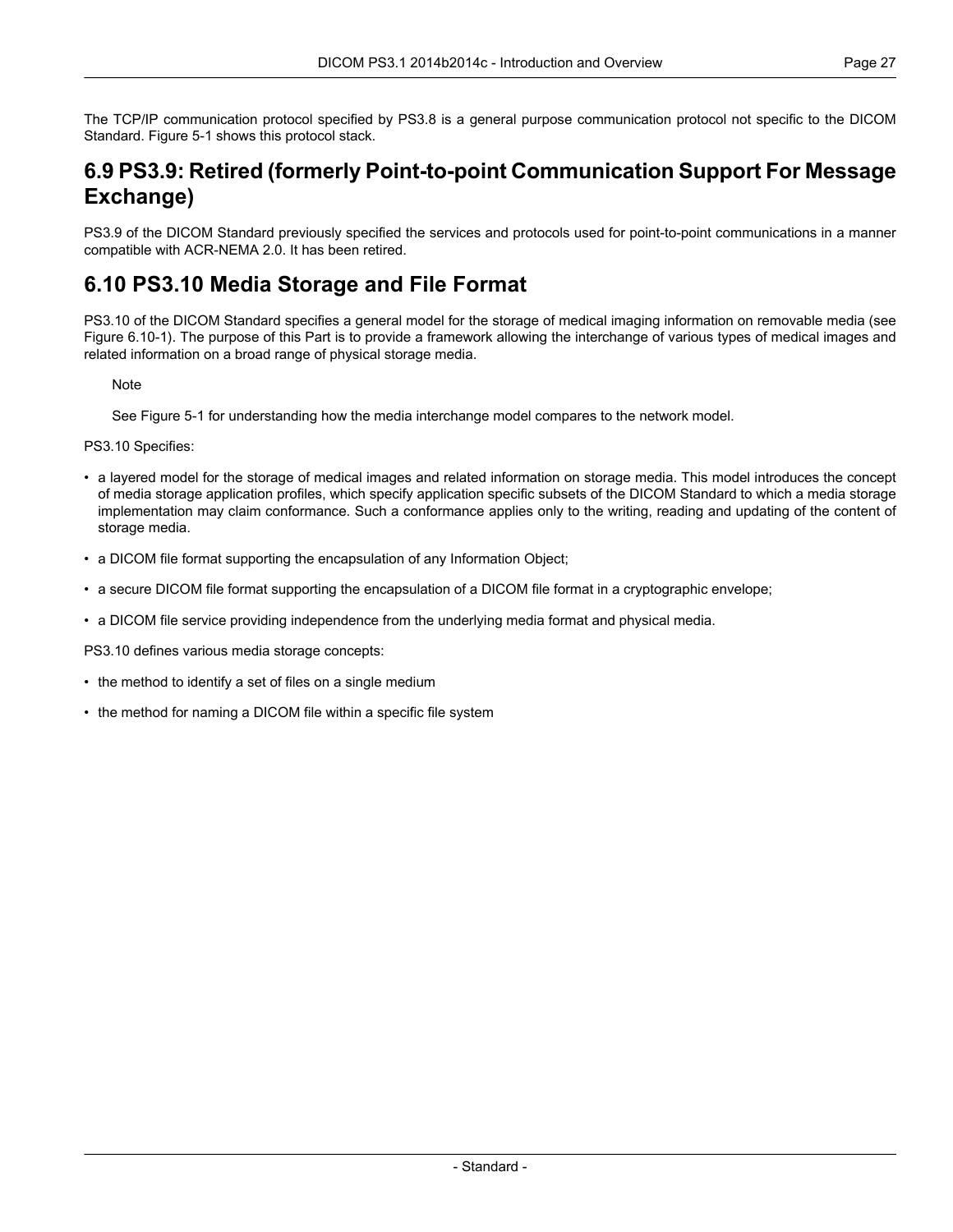<span id="page-27-1"></span>



#### <span id="page-27-0"></span>**6.11 PS3.11: Media Storage Application Profiles**

[PS3.11](part11.pdf#PS3.11) of the DICOM Standard specifies application specific subsets of the DICOM Standard to which an implementation may claim conformance. These application specific subsets will be referred to as Application Profiles in this section. Such a conformance statement applies to the interoperable interchange of medical images and related information on storage media for specific clinical uses. It follows the framework, defined in [PS3.10](part10.pdf#PS3.10), for the interchange of various types of information on storage media.

An Application Profile annex is organized into the following major parts:

- The name of the Application Profile, or the list of Application Profiles grouped in a related class
- A description of the clinical context of the Application Profile
- The definition of the media storage Service Class with the device roles for the Application Profile and associated options
- Informative section describing the operational requirements of the Application Profile
- Specification of the Information Object Classes and associated Information Objects supported and the encoding to be used for the data transfer
- The selection of media formats and physical media to be used
- Other parameters that need to be specified to ensure interoperable media interchange
- Security parameters that select the cryptographic techniques to be used with secure media storage Application Profiles

The structure of DICOM and the design of the Application Profile mechanism is such that extension to additional Information Object Classes and the new exchange media is straightforward.

**Note** 

[Figure](#page-28-4) 6.11-1 shows how individual aspects of an Application profile map to the various parts of the DICOM Standard.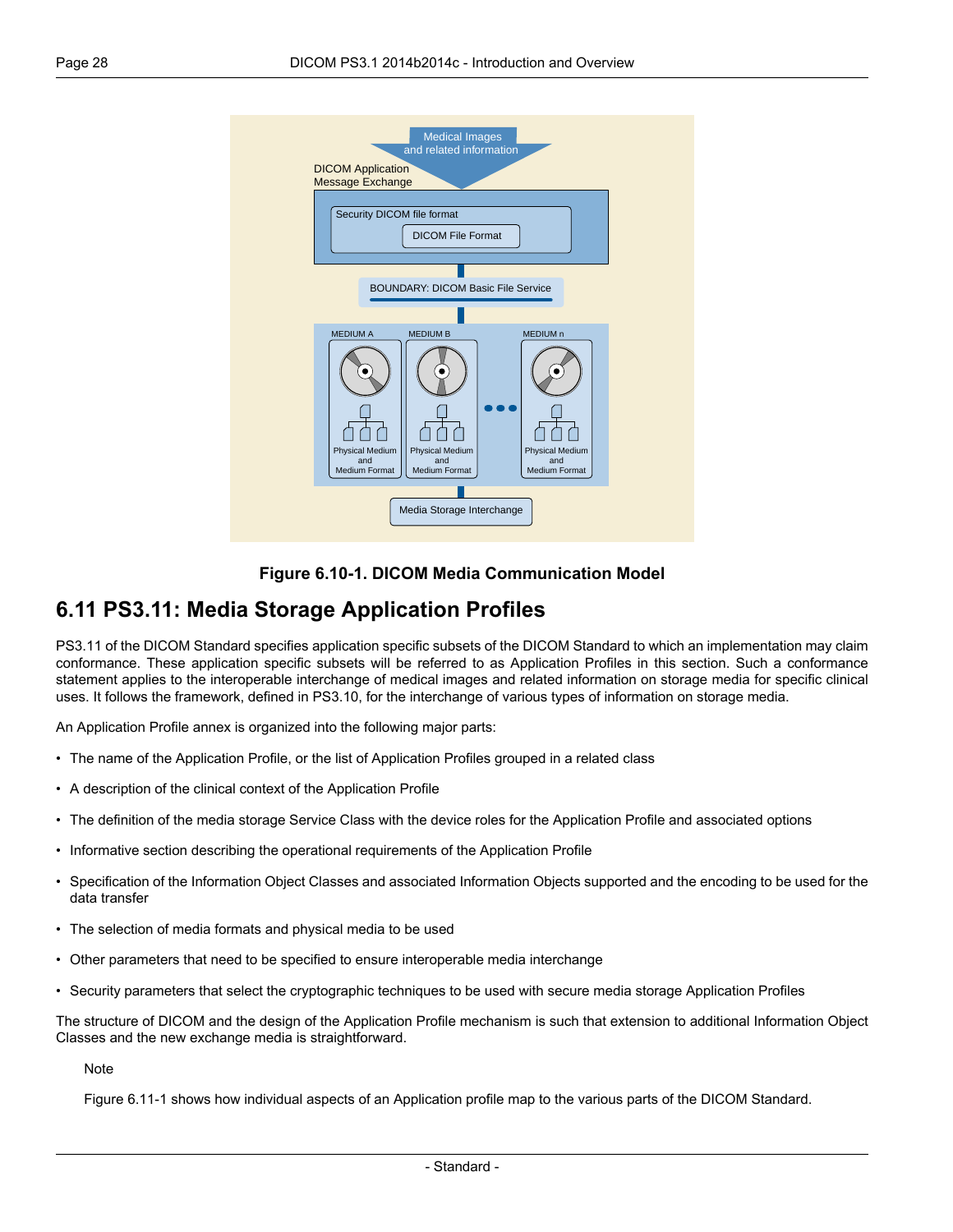<span id="page-28-4"></span>

#### **Figure 6.11-1. Relationship Between an Application Profile and Parts of DICOM**

#### <span id="page-28-0"></span>**6.12 PS3.12: Storage Functions and Media Formats For Data Interchange**

[PS3.12](part12.pdf#PS3.12) of the DICOM Standard facilitates the interchange of information between applications in medical environments by specifying:

<span id="page-28-1"></span>• A structure for describing the relationship between the media storage model and a specific physical media and media format.

• Specific physical media characteristics and associated media formats.

#### <span id="page-28-2"></span>**6.13 PS3.13: Retired (formerly Print Management Point-to-point Communication Support)**

PS3.13 previously specified the services and protocols used for point-to-point communication of print management services. It has been retired.

#### **6.14 PS3.14: Grayscale Standard Display Function**

<span id="page-28-3"></span>[PS3.14](part14.pdf#PS3.14) specifies a standardized display function for consistent display of grayscale images. This function provides methods for calibrating a particular display system for the purpose of presenting images consistently on different display media (e.g., monitors and printers).

The chosen display function is based on human visual perception. Human eye contrast sensitivity is distinctly non-linear within the luminance range of display devices. This standard uses Barten's model of the human visual system.

#### **6.15 PS3.15: Security and System Management Profiles**

[PS3.15](part15.pdf#PS3.15) of the DICOM Standard specifies security and system management profiles to which implementations may claim conformance. Security and system management profiles are defined by referencing externally developed standard protocols, such as DHCP, LDAP, TLS and ISCL. Security protocols may use security techniques like public keys and "smart cards". Data encryption can use various standardized data encryption schemes.

This part does not address issues of security policies. The standard only provides mechanisms that can be used to implement security policies with regard to the interchange of DICOM objects. It is the local administrator's responsibility to establish appropriate security policies.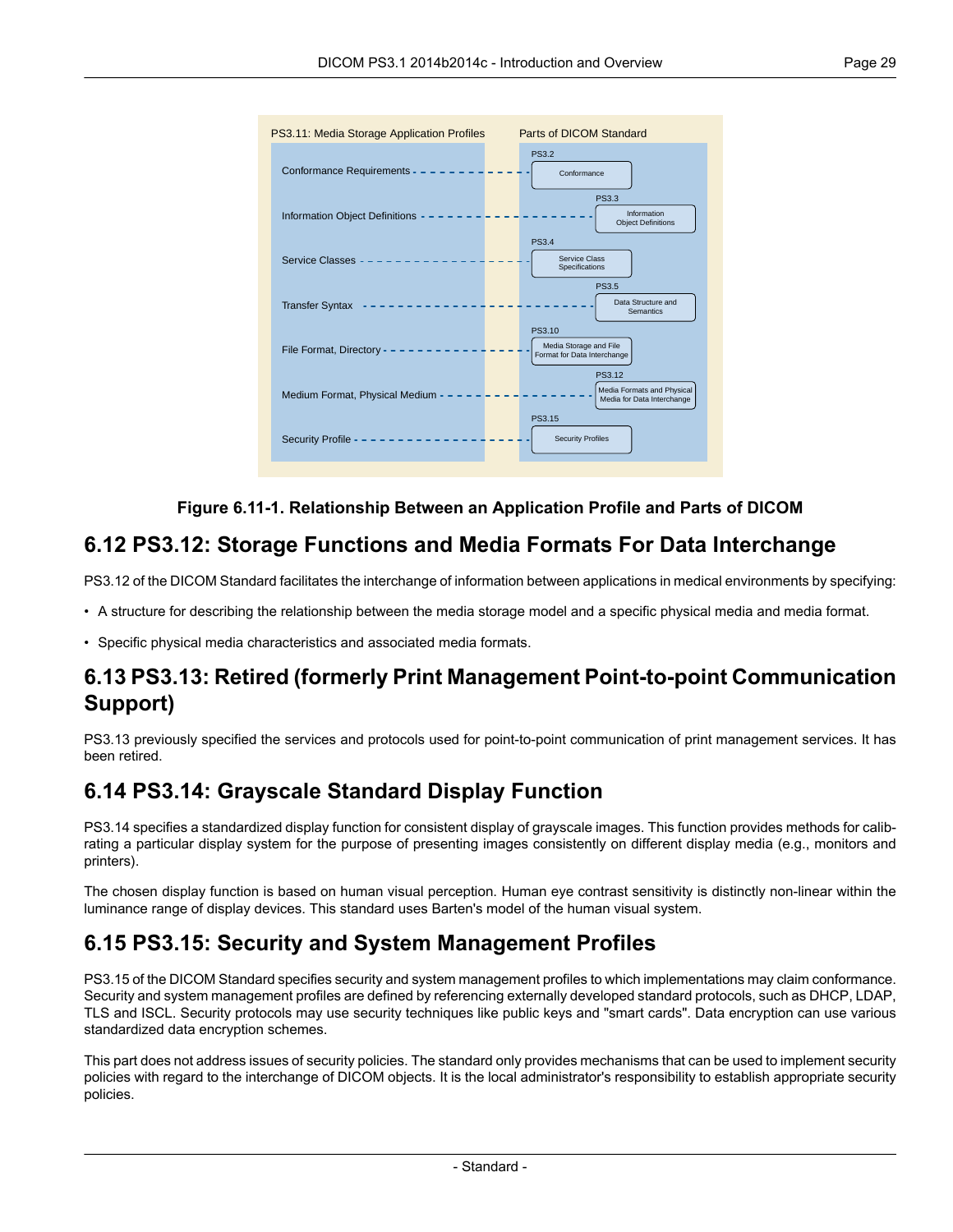#### <span id="page-29-0"></span>**6.16 PS3.16: Content Mapping Resource**

[PS3.16](part16.pdf#PS3.16) of the DICOM Standard specifies:

- templates for structuring documents as DICOM Information Objects
- sets of coded terms for use in Information Objects
- a lexicon of terms defined and maintained by DICOM
- <span id="page-29-1"></span>• country specific translations of coded terms

#### **6.17 PS3.17: Explanatory Information**

<span id="page-29-2"></span>[PS3.17](part17.pdf#PS3.17) of the DICOM Standard specifies:

• informative and normative annexes containing explanatory information

#### **6.18 PS3.18: Web Services**

[PS3.18](part18.pdf#PS3.18) of the DICOM Standard specifies the means whereby Web Services can be used for retrieving or storing a DICOM object.

Requests that retrieve data specify the media type (format) of the response body. Requests that store data specify the media type of the request body.

<span id="page-29-3"></span>The HTTP requests as defined within this standard are sufficient for the HTTP server to act as a DICOM SCU (Service Class User) to retrieve or store the requested objects from an appropriate DICOM SCP (Service Class Provider) using baseline DICOM functionality as defined in [PS3.4](part04.pdf#PS3.4) and [PS3.7,](part07.pdf#PS3.7) which is to say that the HTTP server can act as a proxy for the DICOM SCP.

#### **6.19 PS3.19: Application Hosting**

<span id="page-29-4"></span>[PS3.19](part19.pdf#PS3.19) of the DICOM Standard specifies an Application Programming Interface (API) to a DICOM based medical computing system into which programs written to that standardized interface can "plug-in" (see [Figure](#page-29-4) 6.19-1). A Hosting System implementer only needs to create the standardized API once to support a wide variety of add-on Hosted Applications.



#### **Figure 6.19-1. Interface Between a Hosted Application and a Hosting System**

In the traditional "plug-in" model, the "plug-in" is dedicated to a particular host system (e.g., a web browsing program), and might not run under other host systems (e.g., other web browsing programs). [PS3.19](part19.pdf#PS3.19) defines an API that may be implemented by any Hosting System. A "plug-in" Hosted Application written to the API would be able run in any environment provided by a Hosting System that implements that API (see [Figure](#page-30-1) 6.19-2).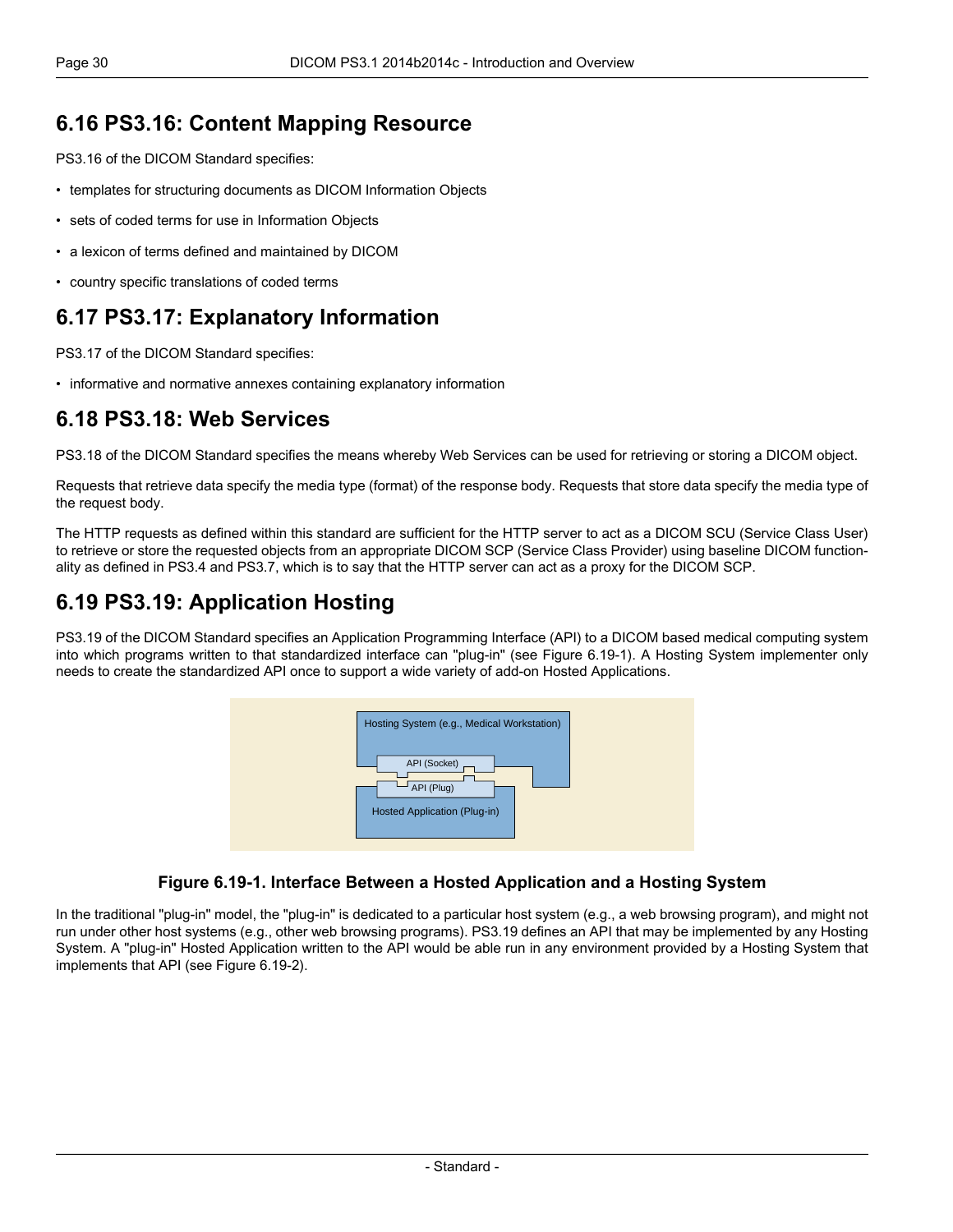<span id="page-30-1"></span>

#### **Figure 6.19-2. Illustration of Platform Independence via the Hosted Application**

<span id="page-30-0"></span>[PS3.19](part19.pdf#PS3.19) specifies both the interactions and the Application Programming Interfaces (API) between Hosting Systems and Hosted Applications. [PS3.19](part19.pdf#PS3.19) also defines the data models that are used by the API.

#### **6.20 PS3.20: Transformation of DICOM to and From HL7 Standards**

[PS3.20](part20.pdf#PS3.20) of the DICOM Standard specifies:

• Transformations of DICOM data to and from HL7 standards.